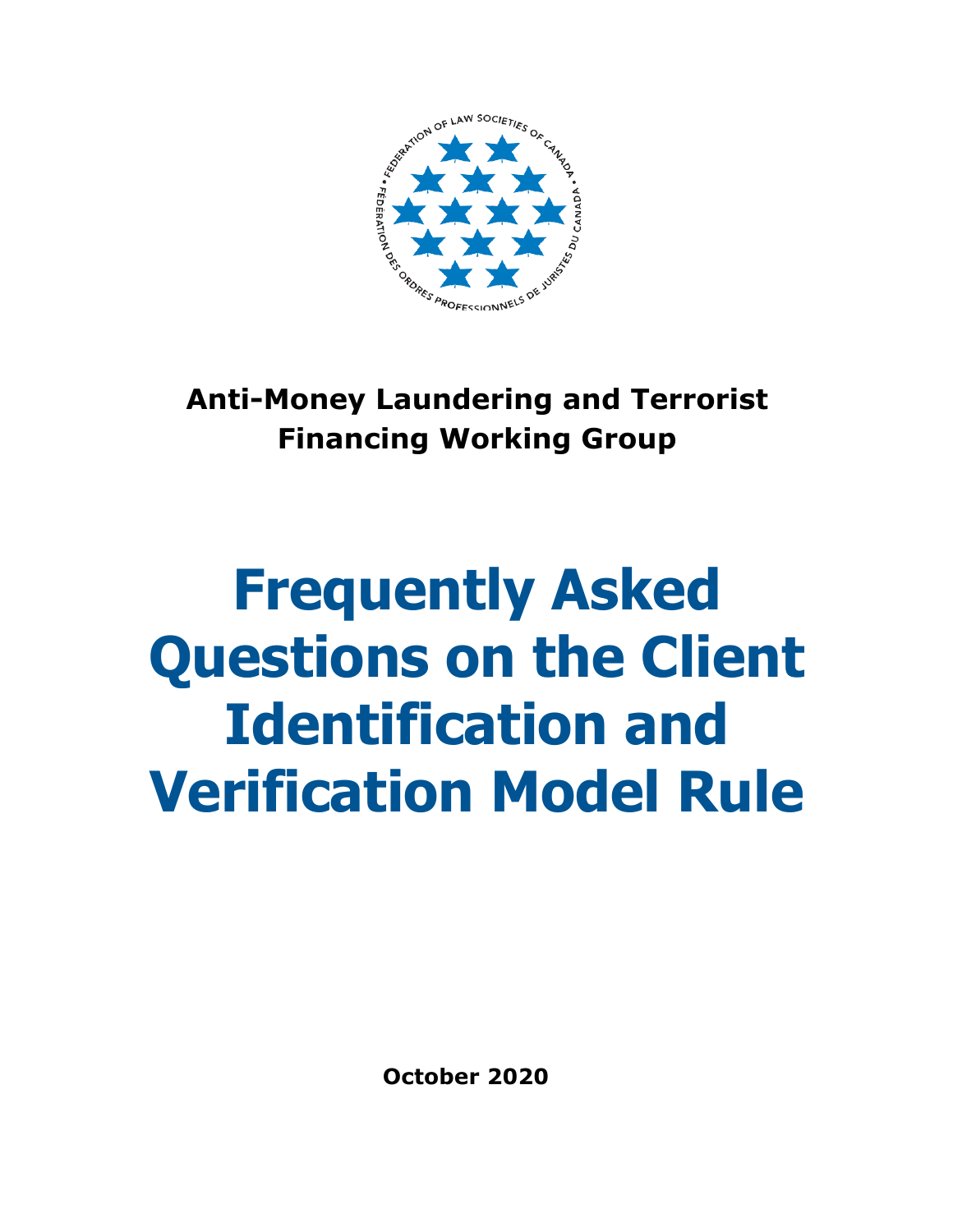## Contents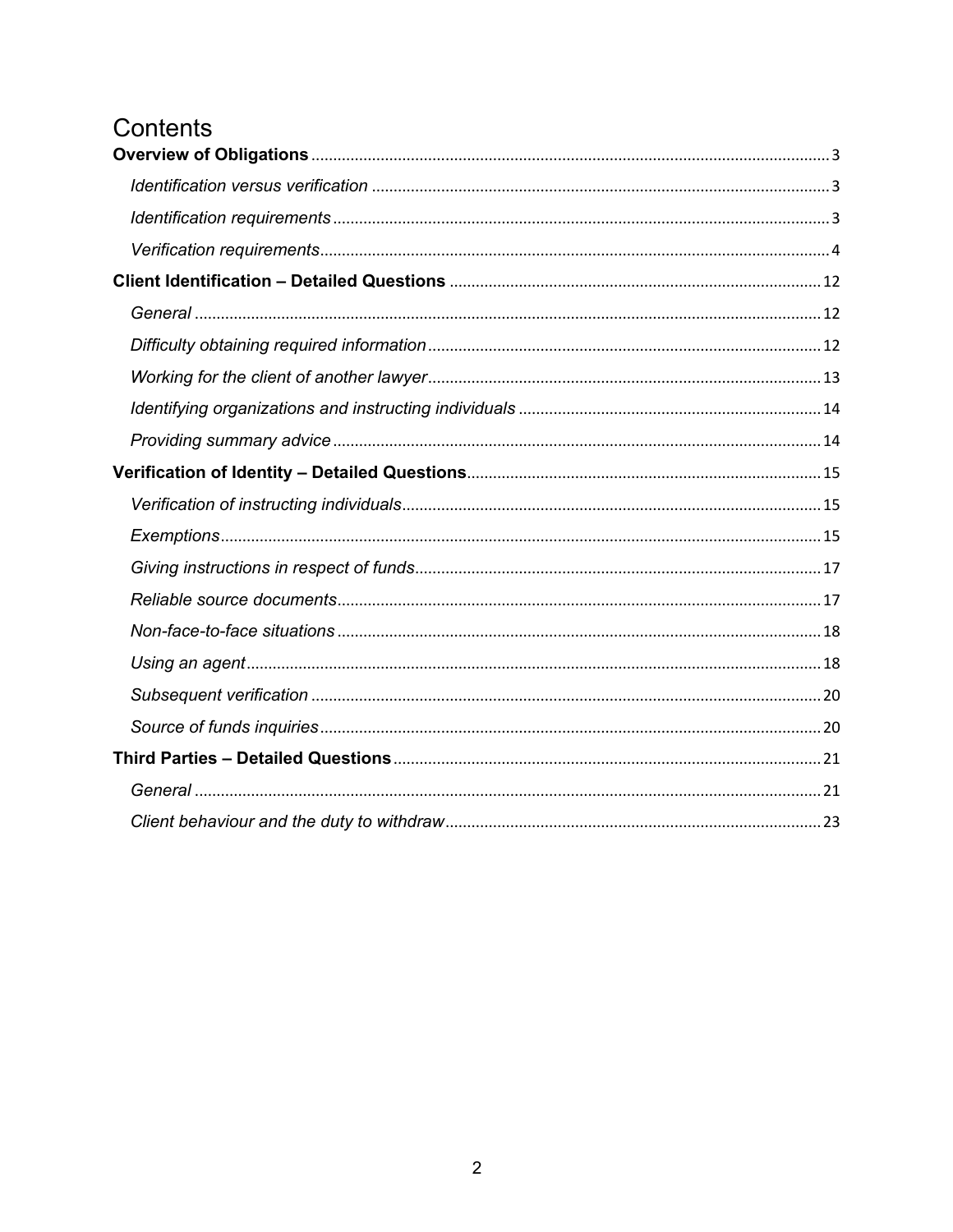## **Overview of Obligations**

#### *Identification versus verification*

#### **The rule talks about identification and about verification. What's the difference?**

Identification refers to the basic information you must get about your client to know who they are whenever you are retained to provide legal services.

Verification refers to the information you must obtain to confirm that your client is who or what they say they are. Verification is required only when you are acting for a client or giving instructions on behalf of a client regarding the receiving, payment or transferring of funds, i.e. a "financial transaction".

#### **I work in a law firm. Do I have to personally identify or verify the identity of my clients?**

No, the identification and verification of identity may be fulfilled by any member, associate or employee of the firm, wherever located. You may also use an agent. However, as the lawyer, you remain ultimately responsible for meeting these requirements.

#### *Identification requirements*

#### **In what circumstances am I required to identify my client?**

You must identify your client whenever you are retained to provide legal services, except:

- when you provide legal services to your employer, for example as in-house counsel;
- when you are acting as an agent for another lawyer who has already identified the client;
- when you are acting for a client who has been referred to you by another lawyer who has already identified the client; or
- when you are providing legal services as part of a duty counsel program sponsored by a non-profit organization, except where the legal services involve a financial transaction.

This requirement is in keeping with your obligation to know your client, understand their financial dealings in relation to the retainer, and manage any risks arising from the professional business relationship with the client.

When acting as an agent or acting on a referral, it would be prudent to obtain the identity information from the other lawyer.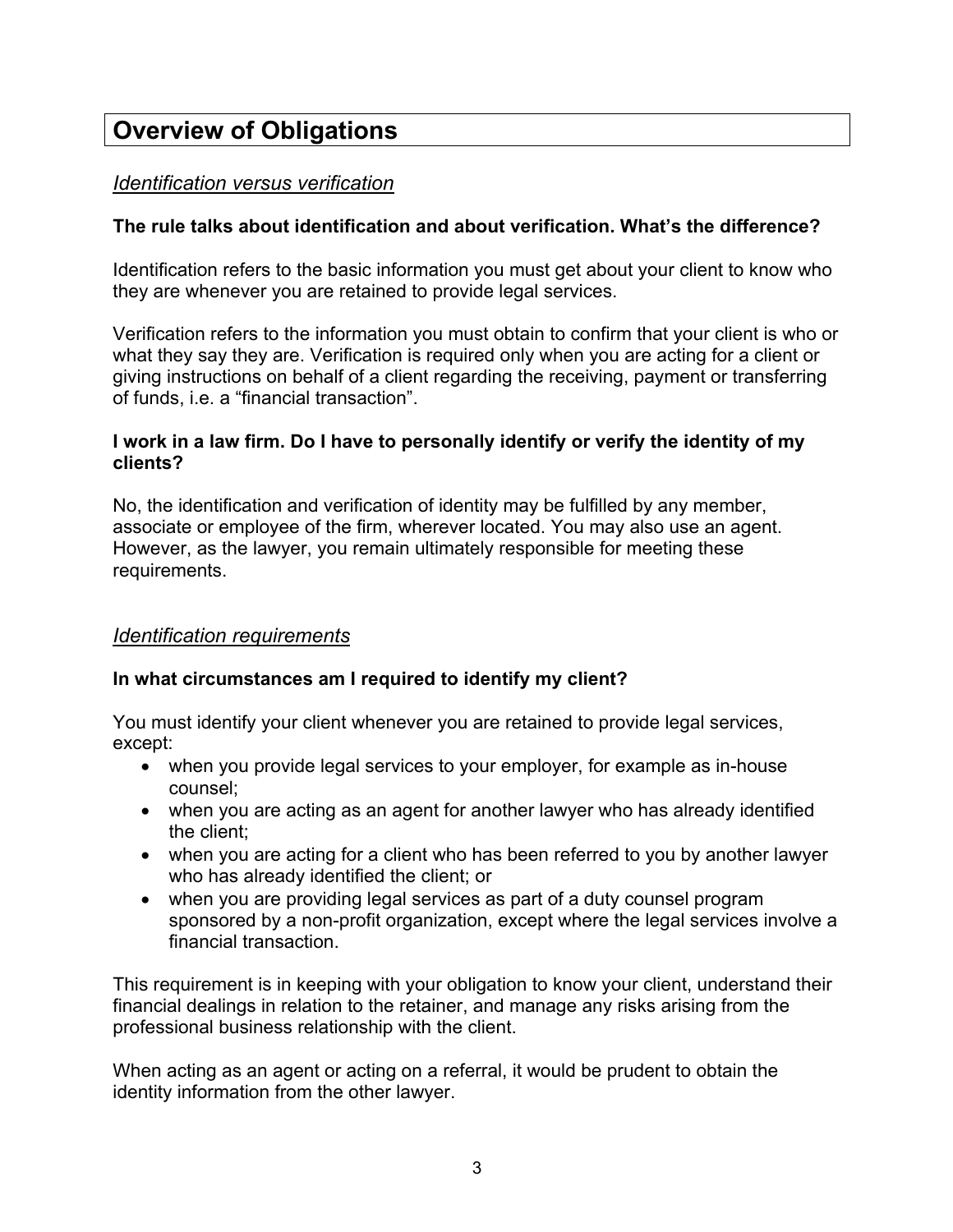#### **Do I have to identify anyone other than my client?**

Yes, in some circumstances. You must, for example, identify any third party who is directing or instructing your client. When your client is an organization, such as a company or a public body, you must also identify the person or persons instructing you on behalf of the client.

#### **What information must I obtain when identifying a client if they are an individual?**

When you are retained by an individual you must obtain and record, with the applicable date, the person's full name, home address, home telephone number, occupation(s), and the address and telephone number of the person's place(s) of work, where applicable.

#### **What information do I have to obtain when identifying a client that isn't an individual, such as a company or a public body?**

When an organization (a corporation, partnership, fund, trust, co-operative or unincorporated association) retains you, you must obtain and record the client's full name, business address, business telephone number, the general nature of the type of business or activities engaged in by the client, and the name, position of and contact information for the individual(s) authorized to provide and give you instructions. Where applicable, you must also get the incorporation/business identification number and the place of issue of the incorporation/business identification number.

#### **Do I have to identify my client before acting for the client?**

You must identify the client when you are retained to provide legal services. This can be done in conjunction with identification information to check for legal conflicts.

#### *Verification requirements*

#### **What impact does COVID-19 have on the verification requirements?**

You should check with your law society to see if the interpretation of the verification requirements has been affected by COVID-19 (e.g. when in-person verification of identify is required and the use of electronic documents).

#### **In what circumstances do I have to verify my client's identity?**

You are required to verify the identity of your client when, having been retained to provide legal services, you engage in or give instructions in respect of the receipt, payment or transfer of funds. In such cases you are also required to verify the identity of any third party your client acts for or represents (usually someone who is directing or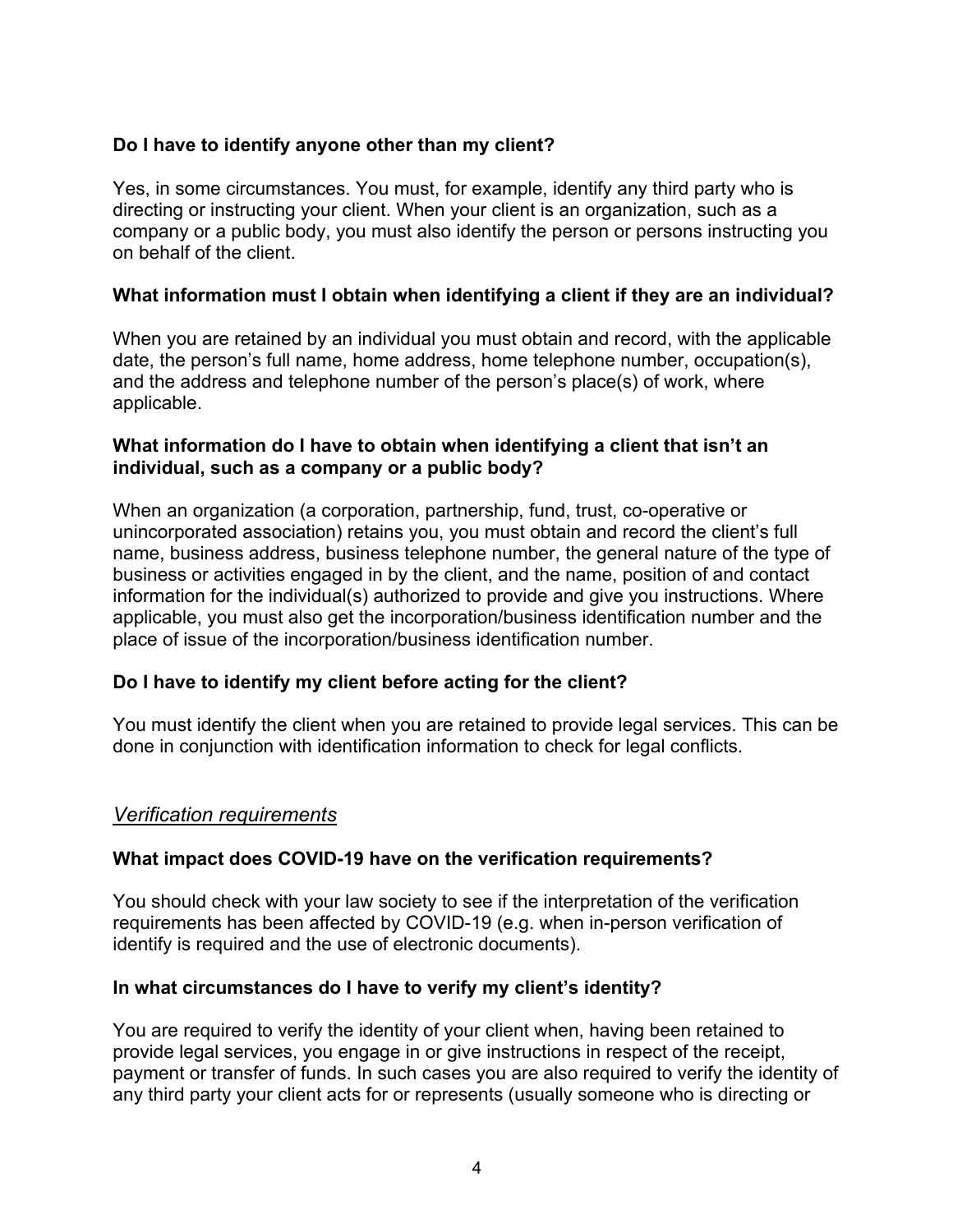instructing your client) as well as any individual providing instructions on behalf of an organization.

#### **Does every financial transaction trigger the verification requirement?**

No. There are several exceptions included in the rule. You do not have to verify the identity of the client (nor obtain and record information about the source of funds for the financial transaction) if:

- the client is a financial institution, public body or reporting issuer;
- the funds are transferred using an "electronic funds transfer" as defined in the rules; or
- the funds involved are:
	- paid by or to a financial institution, public body or reporting issuer;
	- received by a lawyer from the trust account of another lawyer;
	- received from a peace officer, law enforcement agency or other public official acting in an official capacity;
	- paid or received to pay a fine or penalty or bail; or
	- paid or received for professional fees, disbursements or expenses.

When a client's matter involves more than one financial transaction and there is an exemption from the verification and source of funds obligations with respect to one of the transactions, the other transactions will be subject to the obligations unless there are exemptions that apply to them.

Note that the former exemption from verification of identity in situations where funds are paid or received pursuant to a court order or settlement of any legal or administrative proceeding no longer applies.

#### **How do I verify the identity of an individual?**

To verify the identity of an individual, you must use one of three methods: the government-issued photo ID method, the credit file method, or the dual process method.

#### **How do I verify identity using the government-issued photo ID method?**

A valid, original and current (not expired) government-issued identification document containing the individual's name and photograph (e.g. driver's licence, passport, Secure Certificate of Indian Status, Permanent Resident Card, or certain provincial or territorial health insurance cards) may be used to verify identity. You may rely on an identification document issued by a foreign government if it is equivalent to a Canadian-issued identification document. Documents issued by municipal governments are not acceptable. You or your agent must view the original document in the presence of the individual to ensure that their name and photograph match.

#### **How do I verify an individual's identity using the credit file method?**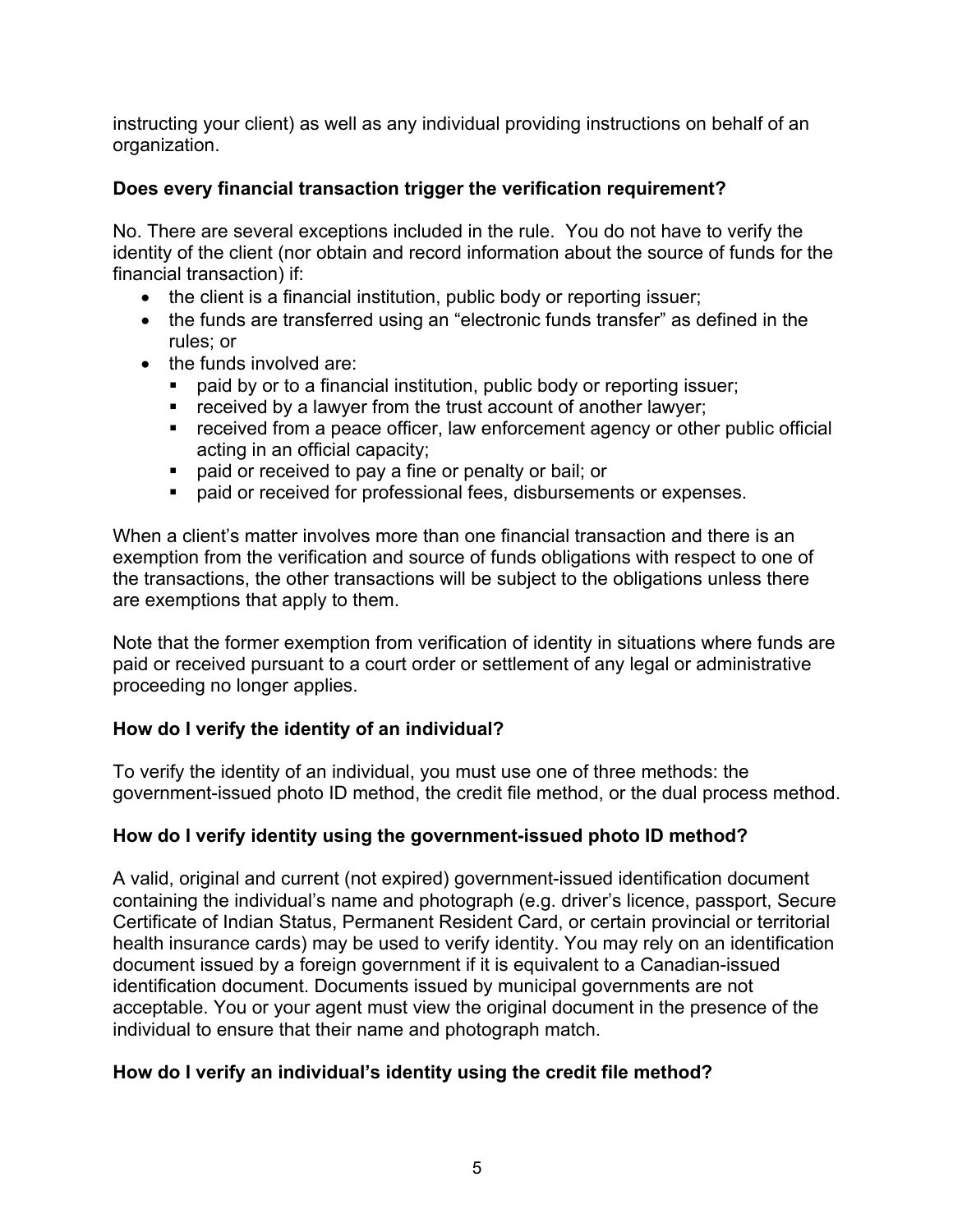You may verify an individual's identity by relying on information in a Canadian credit file if it has been in existence for at least three years. You must confirm that the name, address and date of birth in the credit file match that provided by the individual. Using the credit file method is not the same as getting a credit assessment or credit report. To use the credit file method, you must obtain the information directly from a Canadian credit bureau (currently Equifax Canada or TransUnion Canada) or a third-party vendor authorized by a Canadian credit bureau. You cannot rely on credit file information provided by the individual.

The individual does not need to be physically present for you to verify their identity using their credit file. However, to rely on the credit file method, you must conduct the search at the time you are verifying the individual's identity. An individual cannot provide you with a copy of their credit file, nor may a previously obtained credit file be used.

#### **How do I verify an individual's identity using the dual process method?**

You may verify an individual's identity by relying on any two of the following:

- information from a reliable source that contains the individual's name and address;
- information from a reliable source that contains the individual's name and date of birth; and
- information containing the individual's name that confirms they have a deposit account or credit card or other loan account with a financial institution.

The information you rely upon must be from two different sources.

A "reliable source" is an originator or issuer of information that you trust. To be considered reliable, the source should be well known and considered reputable. The reliable source cannot be you, your agent, or the individual whose identity you are verifying. Federal, provincial, territorial and municipal levels of government, Crown corporations, financial entities and utility providers are examples of reliable sources.

The information you rely upon may be found in documents originating from or issued by a reliable source or may be provided directly to you through communications with an official or representative of a reliable source.

Examples of reliable source documents include: Canada Pension Plan (CPP) statement, property tax assessment, vehicle registration, Canada Revenue Agency notice of assessment, utility bill (e.g. electricity, water, telecommunications), record of employment, registered investment account statements (e.g. RRSP, TFSA or RRIF), government benefits statement, insurance documents (e.g. home, auto and life), birth certificate, permanent resident card, citizenship certificate, marriage certificate, mortgage statement, bank statement, and credit card statement.

If a document is used, you (or your agent) must view a valid, original and current paper or electronic document, and not a photocopy or electronic image (e.g. digital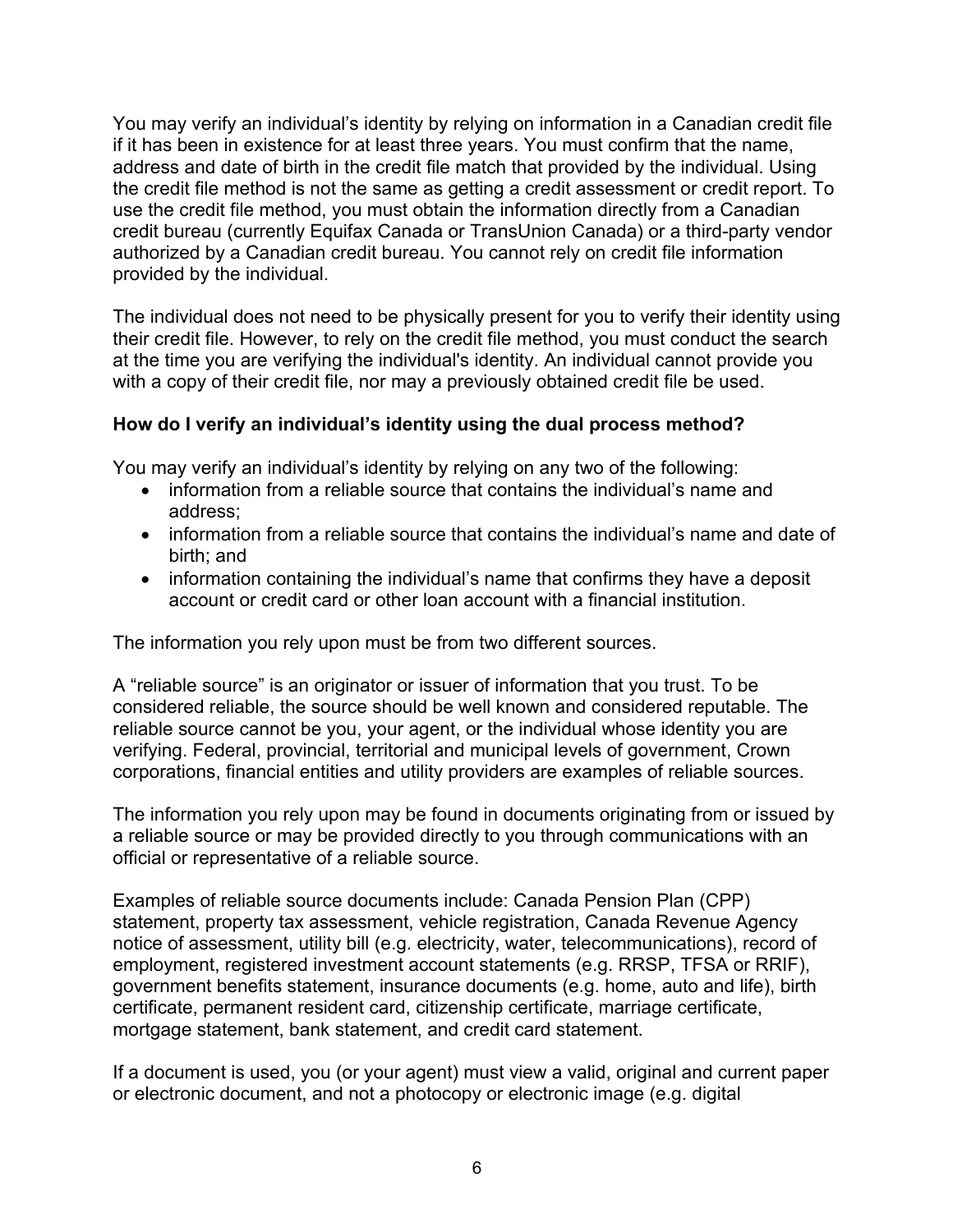photograph, screen capture or scanned copy). A utility statement mailed to an individual by the utility provider is an example of an original paper document. A document downloaded directly from the reliable source issuer's website and printed may also be used. An original electronic document may be a document the individual received by email or downloaded from a reliable source issuer that the individual then shows to you in its original format on your or the individual's electronic device (e.g. a smartphone, tablet, or laptop) or sends to you in its original format. To be acceptable, the document must appear to be valid and unaltered; if any information has been redacted, the document is not acceptable.

Information found through social media is not acceptable.

The individual does not need to be physically present at the time you verify their identity through the dual process method.

#### **How do I verify the identity of an organization, such as a corporation or other entity?**

To verify the identity of an organization you must consult documentation that is independent and reliable. If your client is an organization created or registered under federal, provincial or territorial law such as a corporation, cooperative or a society, you will need to obtain confirmation of its existence (e.g. a corporation's annual filing or a certificate of corporate status), name and address, and the names of its directors, where applicable, from the appropriate government registry.

If an organization is not registered in a government registry, you may verify its existence by obtaining its constating documents, for example a partnership agreement, articles of association or trust agreement.

#### **Can I rely on an electronic image of a document for verification?**

No. You cannot rely on an electronic image (e.g. digital photograph, screen capture or scanned copy) of a document to verify identification for any of the authorized methods. Similarly, you cannot rely on documents provided through video conferencing.

You should note that an electronic image of a document, which is not an original, is distinct from an original electronic document, the latter of which may be used to verify identity. Examples of original electronic documents include utility or bank statements downloaded or received from a reliable source issuer.

#### **The rule talks about identifying directors, shareholders and owners. What is required?**

When your client, or a third party your client is representing, is an organization and the receipt, payment or transfer of funds is involved, you must obtain and record with the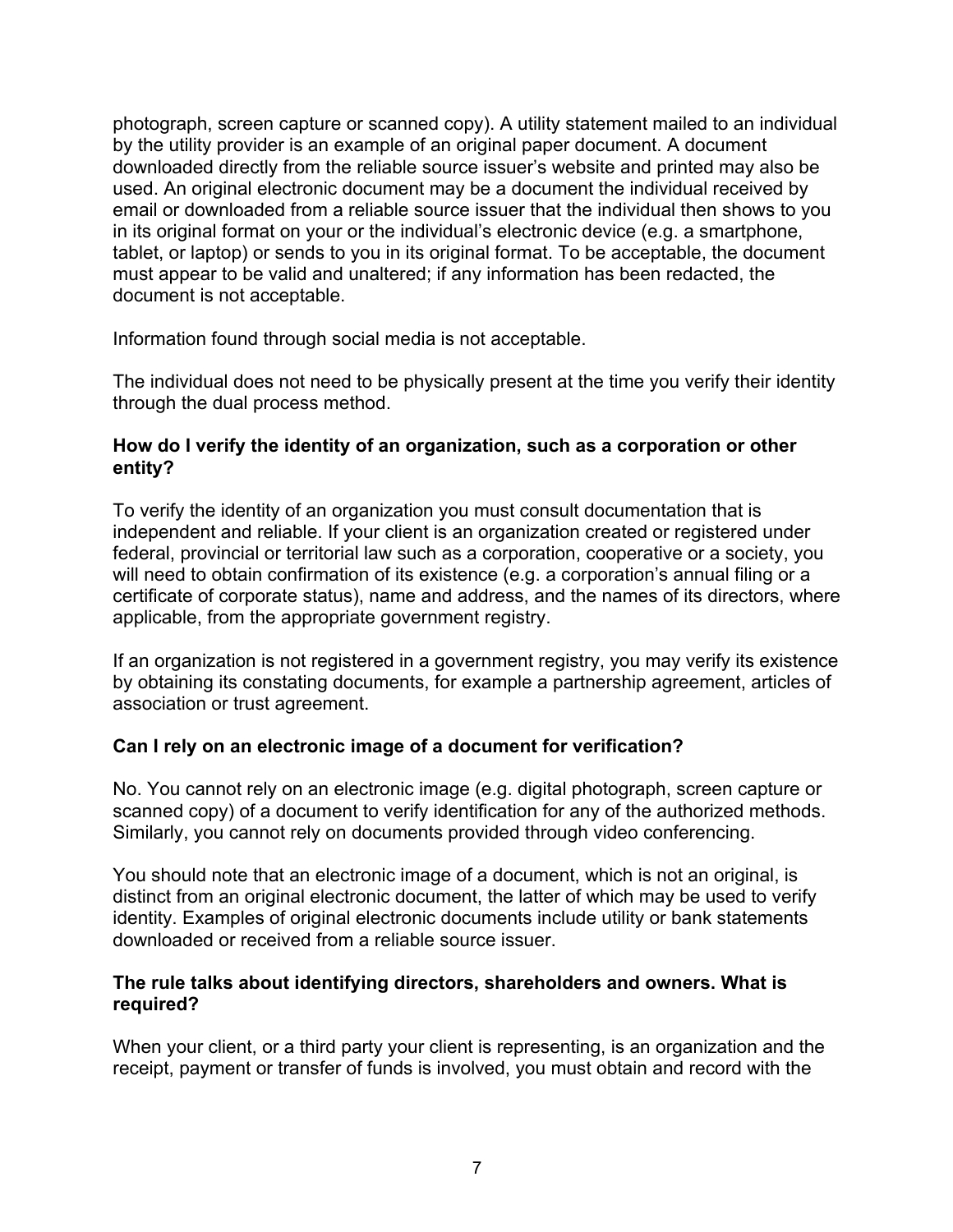applicable date, the names of all directors (unless the client or third party is a securities dealer).

You are also required to make reasonable efforts to obtain and record, with the applicable date, the names and addresses of all beneficial owners and information about the ownership, control and structure of the organization. Beneficial owners are individuals who own or control, directly or indirectly, 25% or more of the organization or the shares of the organization and the trustees, known beneficiaries or settlors of the trust. The purpose of this requirement is for you to obtain sufficient information about the organization so that you know who effectively owns and controls it.

You are also required to take reasonable measures to confirm the accuracy of information about directors, beneficial owners, and the organization's ownership, control and structure.

#### **What are "reasonable efforts" with respect to identifying beneficial owners?**

The reasonable efforts standard requires you to apply sound, sensible judgment about the measures you take to identify beneficial owners. Reasonable efforts include searching through as many levels of information as necessary to identify those individuals. In making reasonable efforts to determine beneficial ownership, it is important to understand that the names on legal documentation may not be the actual owners of an organization. You must assess and determine what is appropriate for each situation to ensure the accuracy of the information obtained, while also taking into account the risk associated.

#### **How do you confirm the accuracy of beneficial ownership information?**

To confirm the accuracy of beneficial ownership and information on the ownership, control and structure of an organization you should refer to official documentation or records, such as:

- minute book
- securities register
- shareholder register
- articles of incorporation
- annual returns
- certificate of corporate status
- shareholder agreements
- partnership agreements
- board of director's meeting records of decisions

It is possible for one document to be used to satisfy the two distinct steps, namely, to obtain the information and to confirm the accuracy of it.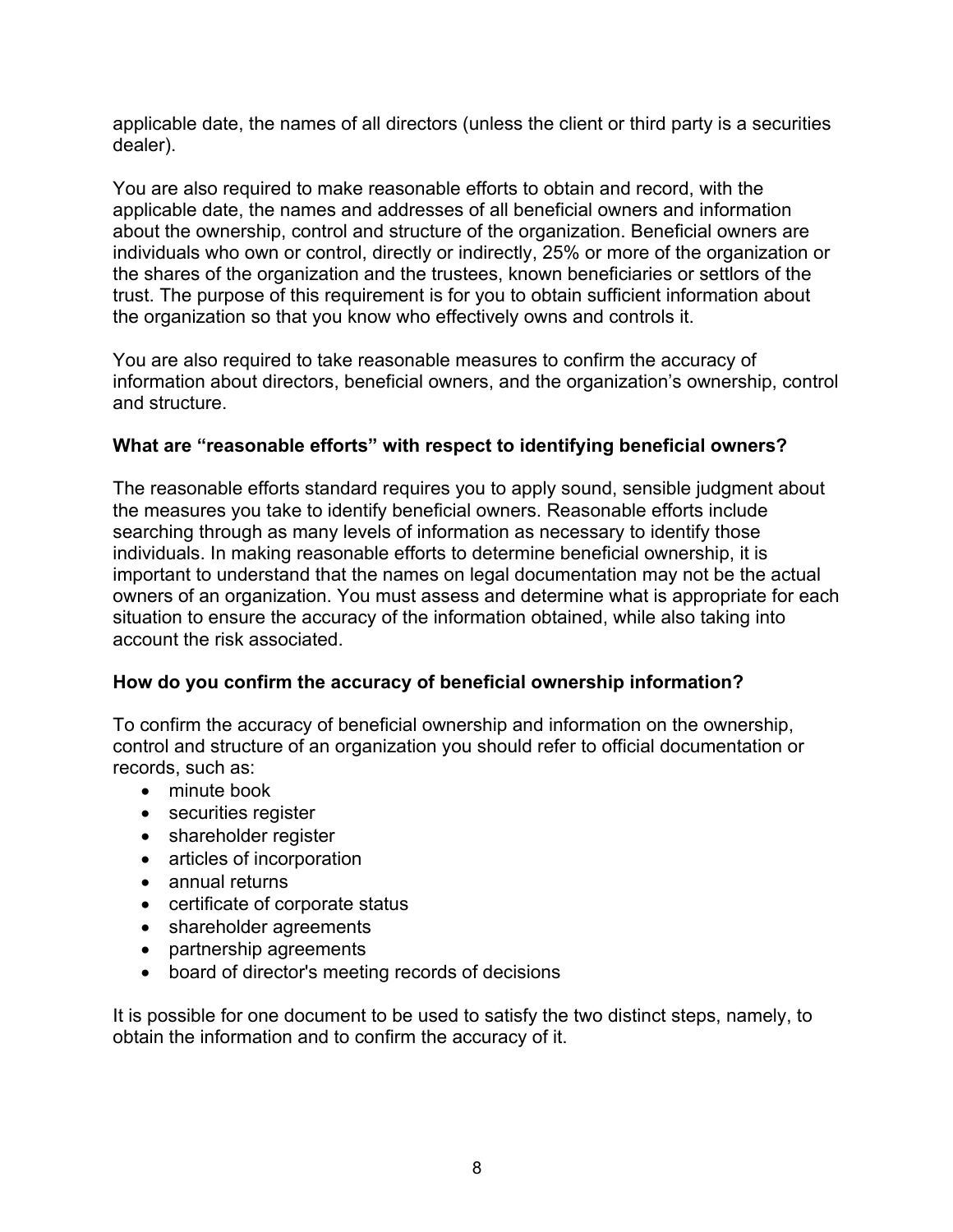You may also have the client sign an attestation to confirm the veracity of the beneficial ownership information provided. This document must include the ownership, control and structure information obtained.

Other reasonable measures to confirm accuracy include:

- asking the client to provide supporting official documentation
- consulting an online registry where available
- conducting an open-source search
- consulting commercially available information

#### **If I am not able to obtain information on the directors and beneficial owners, may I continue to act for the client?**

If despite reasonable efforts you are unable to obtain the information, you must then take reasonable measures to ascertain the identity of the most senior managing officer of the organization and assess the organizational client's activities in the context of any risks that the financial transaction(s) may be part of dishonest, fraudulent or illegal activity. If the organization's structure is more opaque than transparent, this may be a warning that the organization could be engaged in or facilitating unlawful activities. You will need to assess risk accordingly and keep in mind circumstances that may trigger your duty to withdraw.

#### **If my client is an individual, do I have to verify their identity before acting for them?**

In the case of an individual you must verify their identity upon engaging in or giving instructions on their behalf to receive, pay or transfer funds.

#### **If my client is an organization, do I have to verify identity before I can act for the client?**

When your client is an organization you should verify the client's identity upon engaging in or giving instructions on their behalf to receive, pay or transfer funds, and must do so within 30 days. The 30-day window for verifying the identity of an organization does not apply to your obligation to verify the identity of the individual instructing you on behalf of the organization. You must verify the instructing individual's identity at the time that you would verify the identity of any individual, i.e. when you engage in or give instructions in respect of the receiving, paying or transferring of funds.

#### **What happens if after the funds have moved I am unable to verify the identity of my client in the 30-day window?**

You have an obligation to verify your client's identity. Failing to do so within the 30-day window would result in a breach of this requirement.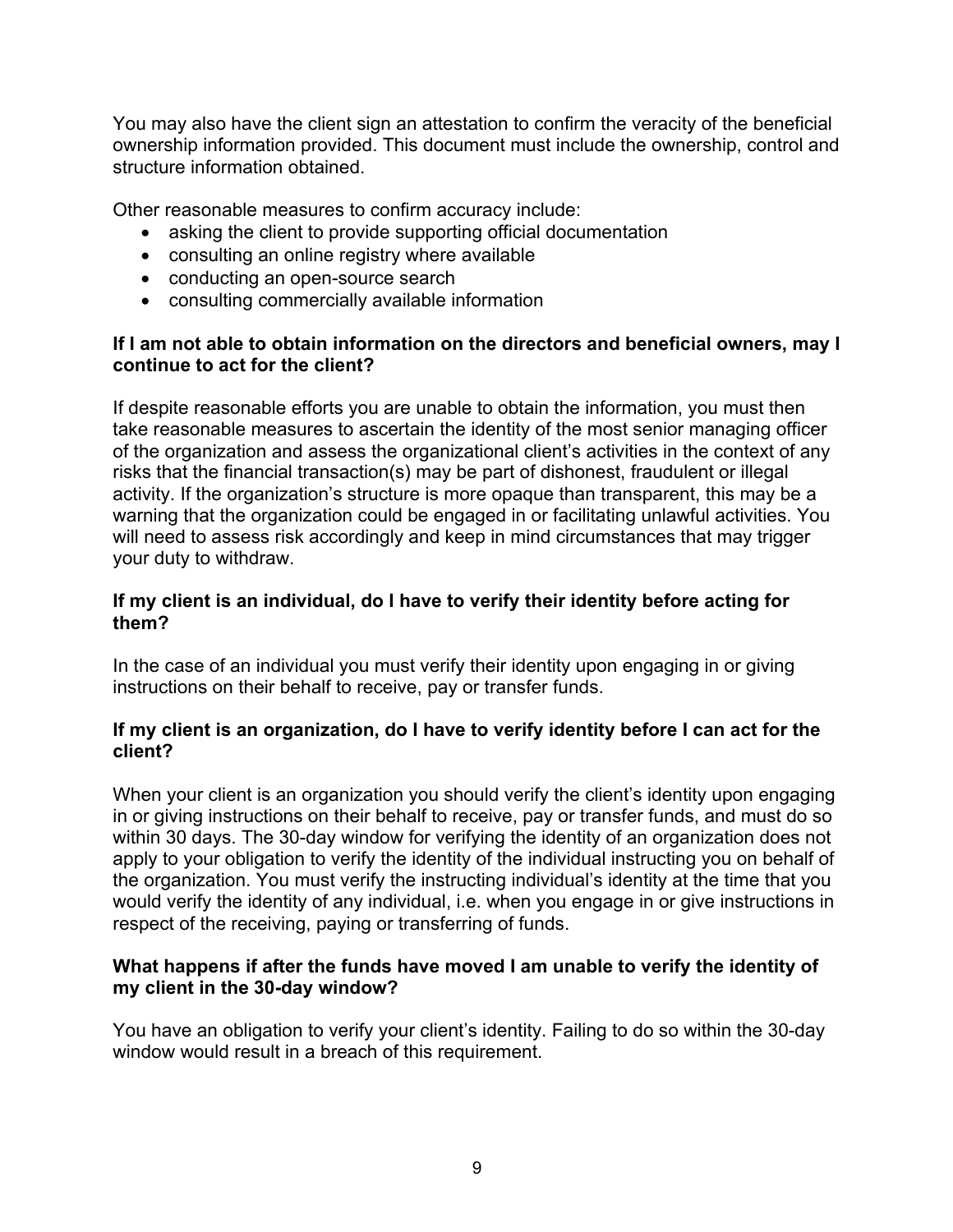Although you have 30 days within which to comply with the verification requirements for an organization, as a best practice you should verify the identity of your client as early as possible in the retainer.

#### **When may I use an agent to verify identity?**

You may rely on an agent to verify the identity of an individual at any time. When using an agent, you must have an agreement or arrangement in writing for this purpose.

#### **Are there times when I must I use an agent to verify identity?**

If the individual is not physically present in Canada, and you are not meeting the individual in person, you must use an agent to verify their identity. You must have an agreement or arrangement with the agent in writing.

#### **Who may act as an agent to verify identity?**

Amendments to the Client Identification and Verification rule now permit you to choose any suitable person to act as an agent. Previously, agents had to be individuals in occupations who could provide an attestation respecting compliance with the verification requirements. The rule also provided a list of those occupations. As the attestation requirement has been removed, along with the list, you may now choose any appropriate individual to act as your agent. You should use your professional judgment to choose someone who is suitable.

Keep in mind that the responsibility for verifying an individual's identity is yours, even when using an agent. You should always be the one who chooses the agent; don't rely on your client or the individual whose identity is being verified to find the agent.

You should ensure that the agent is reputable, reliable, accountable, and, where feasible, familiar with anti-money laundering due diligence requirements. If you do not know a suitable candidate, you should check with the regulator for the legal profession in the jurisdiction where the individual is located.

#### **There is a new requirement in the rule to obtain information about the "source of funds" relating to financial transactions. What does this mean and how do I fulfill this obligation?**

In addition to the requirement to verify the identity of your client when engaged in or giving instructions in respect of a financial transaction, you are also required to inquire about the *expected* source of the funds related to the transaction as well as the *actual* source of funds if the transaction proceeds. The source of funds is the economic activity or action generating the funds (e.g. savings from salary, insurance proceeds, inheritance, bank loan) and may be apparent from the information obtained from the client for the retainer. You are required to record this information. You should also obtain and record the following information regarding the funds: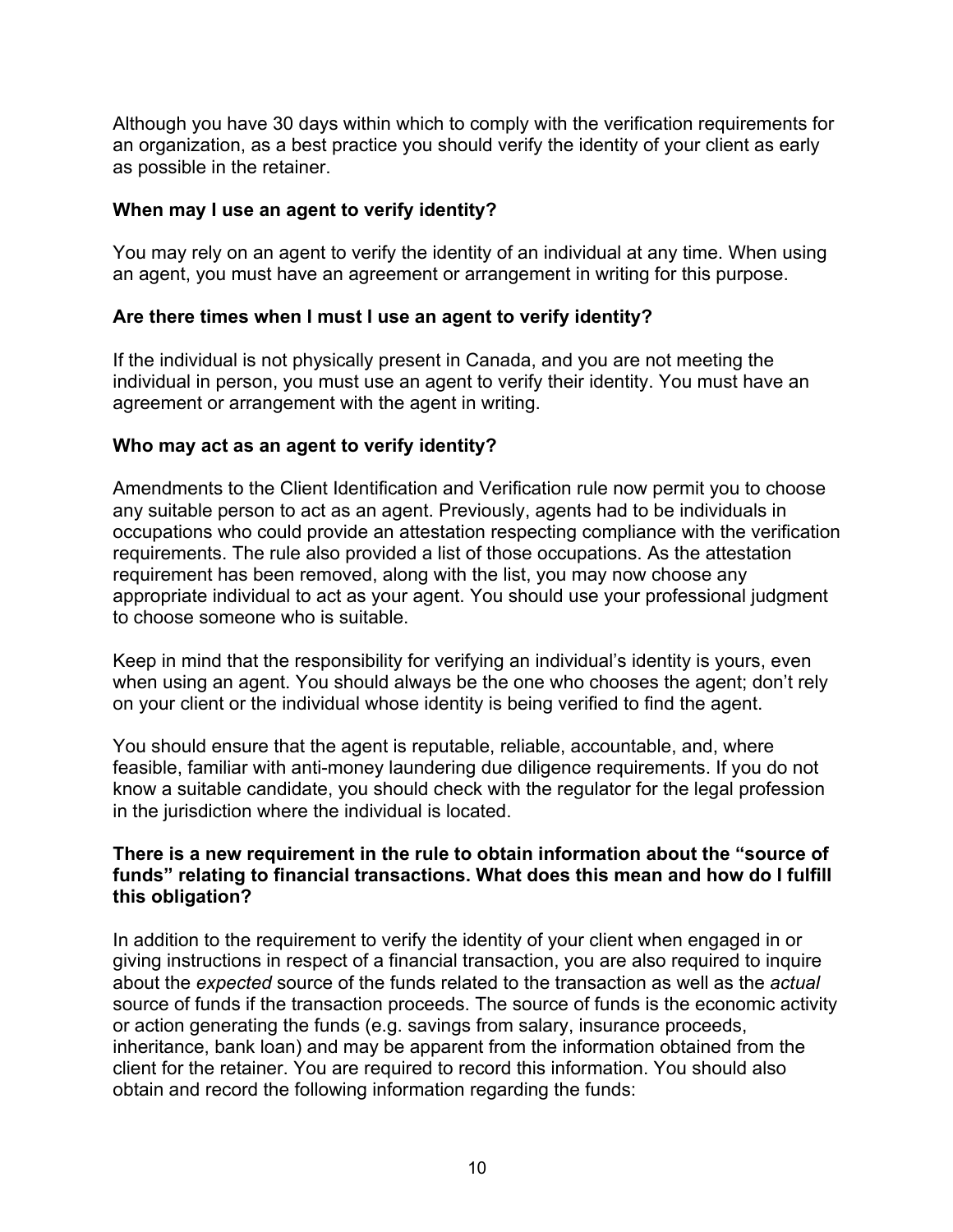- the payer's full name, occupation and contact information
- the relationship of the payer to the client (the payer may be the client)
- the date on which the funds were received from or transferred by the payer
- the form in which the funds were received or transferred (e.g. bank draft, cheque)
- the full name and address of all financial institutions or other entities through which the payer processed or transmitted the funds

You should make sufficient inquiries to assess whether there is anything that suggests the information about the source of funds, together with the proposed transaction, is inconsistent with what you know about the client, their occupation, economic profile, activities, and risk profile, and the circumstances of the transaction.

You should also retain any supporting documents that relate to how you determined the source of funds.

This requirement applies to both individual and organizational clients and also relates to the new periodic monitoring and risk assessment requirement.

#### **Can I accept a client's explanation as to the "source of funds"?**

Where the source of funds is clear and there are no inconsistencies with the client's profile and activities, the client's explanation will likely be sufficient to satisfy the requirement. In other cases, it may be appropriate to obtain supporting documentation to confirm the source of funds. In circumstances that raise suspicions, for example where the client's explanation is unusual or inconsistent with your knowledge of or experience with the client, you may need to undertake enhanced due diligence, including obtaining supporting documents.

In all cases, you should practice within your area of competence and exercise your professional judgment to assess risk. Seek advice from a law society practice advisor or equivalent in your jurisdiction for further guidance and resources with respect to addressing risks.

#### **There is a new requirement in the rule to monitor the professional business relationship. What is the requirement and what does it entail?**

You are required to periodically monitor the professional business relationship with your client while retained in respect of matters involving financial transactions. It may be useful to conceive of this obligation as a periodic "check-in" with a client during an ongoing retainer following the initial verification of identity and once information about the source of funds is obtained.

You must periodically assess whether the client's information in respect of their activities and the source of their funds is consistent with the purpose of the retainer and the information you have obtained about the client. You also need to periodically assess whether there is a risk that you might be assisting in dishonesty, fraud, or other illegal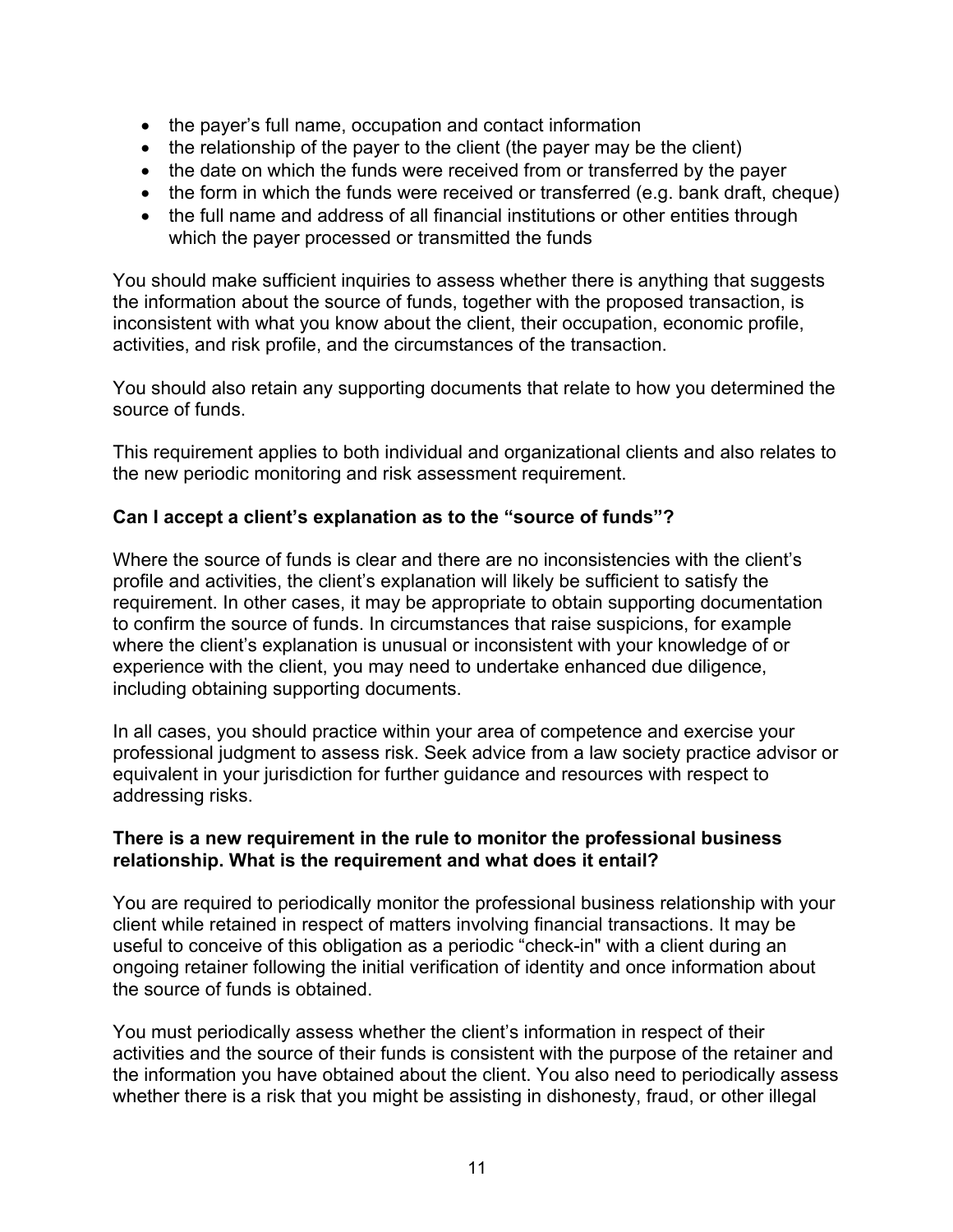activity. Monitoring inquiries may be triggered when your client provides you with new facts about their activities or source of funds, or when you are faced with unexpected client behaviour. This obligation is consistent with your professional duty to be vigilant about potential client dishonesty and diligent in avoiding fraud and other illegal activity.

You should use your discretion in defining the frequency of the monitoring. It will depend on factors such as the client, the nature of the work, the anticipated duration of the retainer, and the type of services provided.

You are required to keep a record of your monitoring inquiries and copies of any documents that arise from your inquiries.

### **Client Identification – Detailed Questions**

#### *General*

#### **Another lawyer in my firm already identified the client I am acting for. Am I permitted to rely on this identification?**

You may rely on the identification information obtained by another lawyer in your firm provided the information was obtained in accordance with the current rules.

#### **I had a general retainer to provide legal services to a client before the rules were enacted. I have just been asked to provide legal advice on a new matter. I have not opened a new file. Do I have to identify this client?**

Yes. The question is not whether you have opened a new file since the rules were enacted, but whether you are providing legal services on a new matter. Since the matter on which you are providing legal advice arose after implementation of the rules, you are required to identify your client.

#### **I am representing the plaintiffs in a class action. Do I have to identify all of the plaintiffs?**

No. You need only identify the representative plaintiff.

#### *Difficulty obtaining required information*

#### **The rule requires me to obtain and record my client's occupation. What do I do if the individual doesn't have an occupation or doesn't want to tell me what it is?**

The rule requires you to find out what your client does. If your client doesn't want to answer the question you should explain that all members of the legal profession are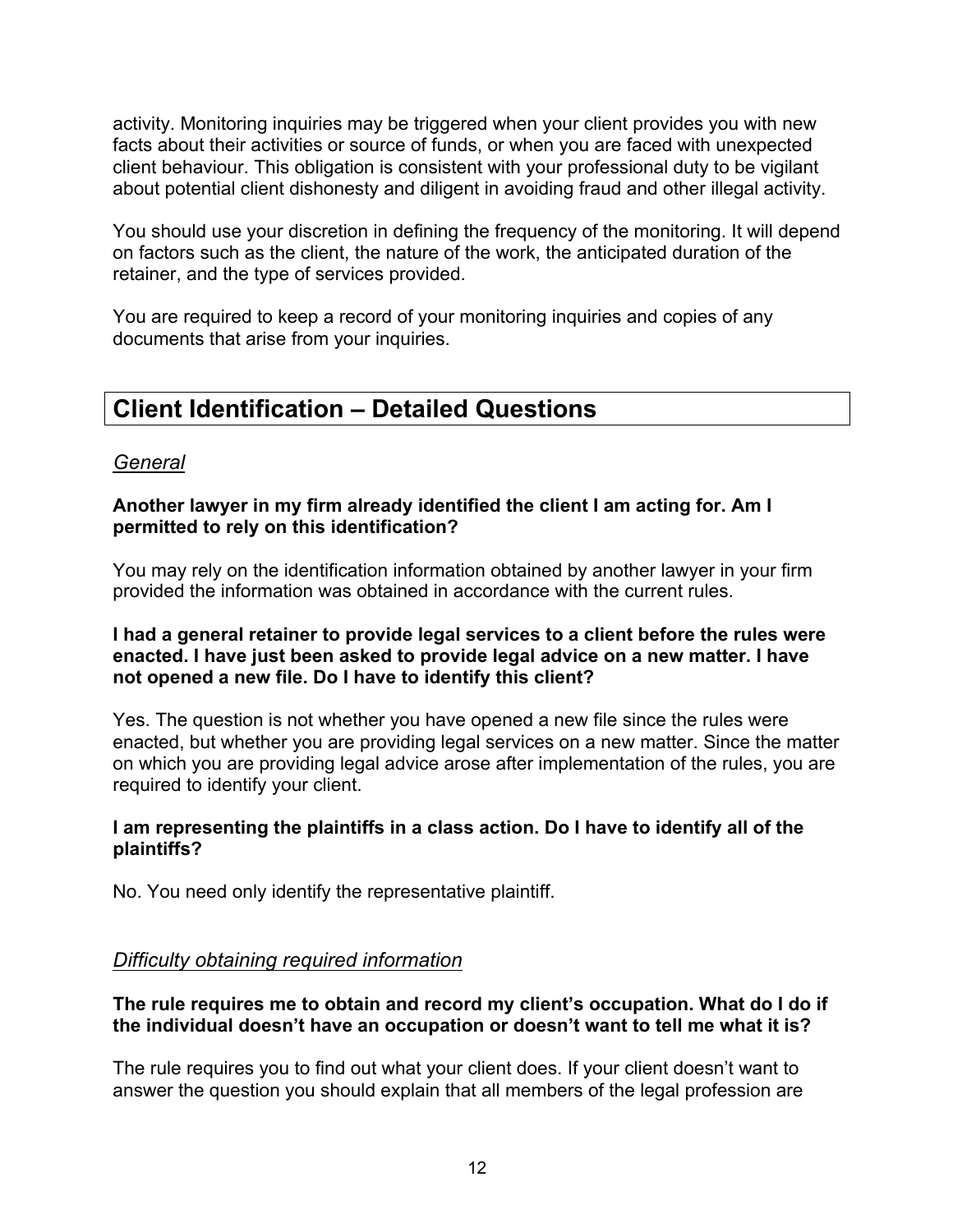required to ask all clients for this information and that you need it to properly represent him or her. If the client still refuses to provide the information, you must advise the client that you will be in breach of the rule unless you get it and your professional obligations do not permit you to act in such circumstances. Of course, if your client is unemployed or not actively engaged in an occupation, you may simply record this and continue to act for the client.

Note that "occupation" does not need to be "employment". If your client is retired, a homemaker, a volunteer caregiver or otherwise occupied, you should record that information.

#### **If my client is unable to provide some of the identification information required, for example an address or a phone number, am I obliged to withdraw?**

Where a client is unable to provide the information, for example where they have no address because they are homeless, or where they have no telephone number, you are not obliged to withdraw. Where the information does not exist, you should make a record of that fact. It would be prudent to document how you will contact the client. For example, there may be an address where the client can pick up mail.

This situation is to be distinguished from one in which the client refuses to provide the information.

#### *Working for the client of another lawyer*

#### **I have been retained by another lawyer to do work for her client. Do I have to identify the client?**

Whether you have to identify the client of the other lawyer depends on two things: whether the lawyer who has retained you is licensed to practice law in a Canadian jurisdiction and whether the lawyer has complied with the identification obligations. If the lawyer is a member of the bar in a province or territory and has fulfilled her obligations to identify the client, you do not have to do so. It would be prudent to obtain a copy of the identity information from the lawyer before acting.

#### **What are my obligations in determining whether a lawyer for whom I am acting as agent or a lawyer who has referred a client to me has taken the necessary steps to identify that client?**

You are expected to exercise due diligence to satisfy yourself that the other lawyer has already identified the client. This would involve asking the other lawyer to confirm that he or she has complied with the requirements of the rule. It would be prudent to obtain a copy of the identity information.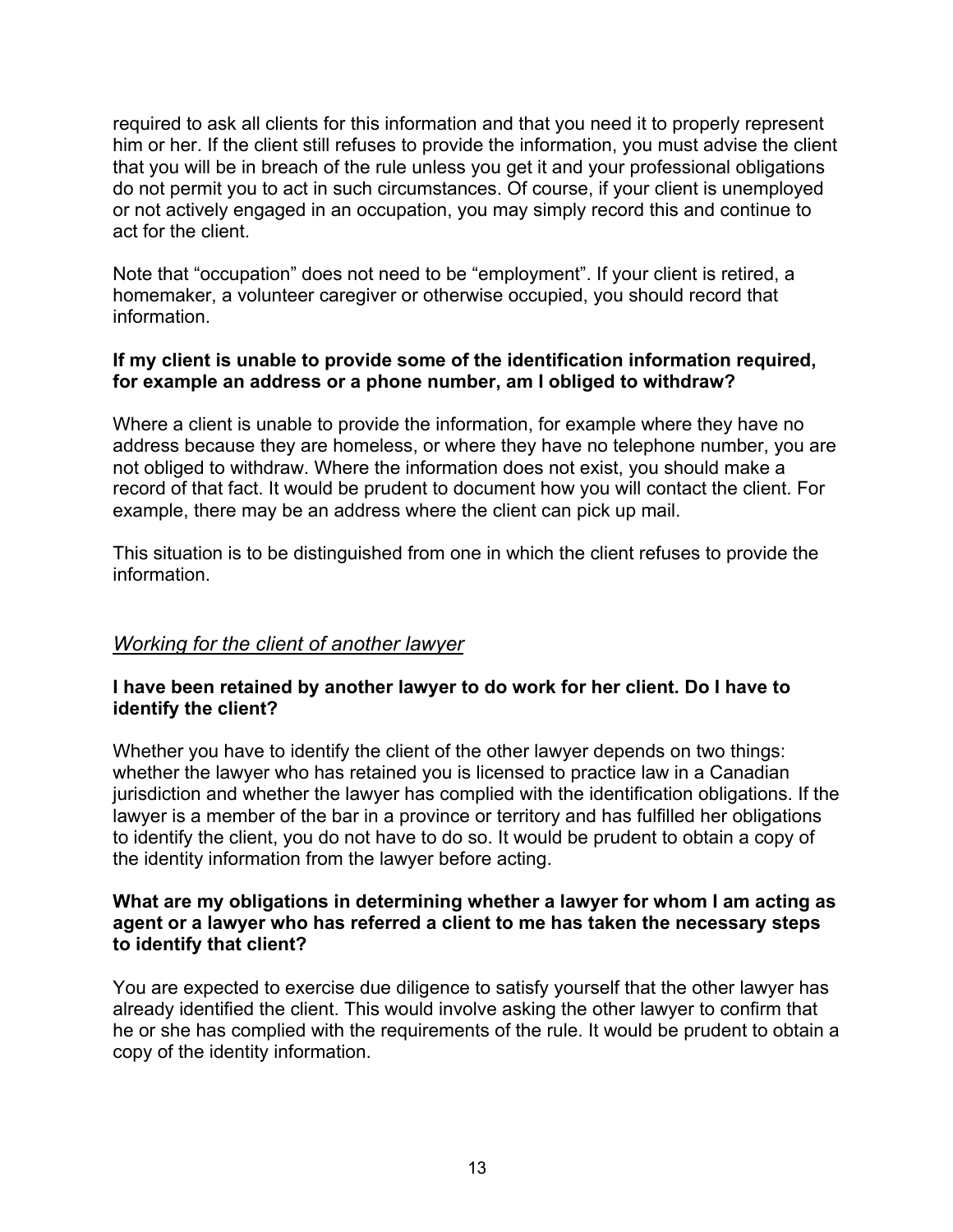**The lawyer who referred the client to me identified the client, but I have now learned that the matter will involve a financial transaction. Do I have to verify the client's identity?**

Unless the referring lawyer also verified the client's identity you must do so.

#### **I have been retained by a law firm to provide a legal opinion on an issue arising in a matter for which they are acting for a client. Do I have to identify or verify the identity of that client?**

Generally, unless the law firm's client is actively instructing you, you would not have to identify or verify the identity of the law firm's client. In any event, if the law firm that has asked you to provide the legal opinion is a Canadian law firm, the exemption in section 2(3)(b) of the Model Rule may apply.

#### *Identifying organizations and instructing individuals*

#### **Are there any exceptions to the requirement to obtain information about organizations?**

Yes. When your client is a financial institution, a public body or a reporting issuer, you do not need to obtain or record the organization's incorporation or business identification number or the nature of the business activities it is engaged in.

#### **The corporation I have been retained by has authorized several people to instruct counsel. Do I have to identify all of them?**

No. The rule requires you to identify the individual(s) actually instructing you.

#### **Do I have an obligation to look behind the assertion that an individual is authorized to instruct me on behalf of an organizational client?**

The rule does not require that you investigate such an assertion. You should always exercise prudence, however, and if you have concerns about the assertion it would be advisable to make further inquiries to satisfy yourself that the individual is indeed authorized to instruct you on behalf of the organizational client.

#### *Providing summary advice*

#### **Am I required to identify a person who exercises their right to counsel upon being detained by the police and calls me from detention?**

You are required to identify an individual when you are *retained* by a client to provide legal services. Whether you have been retained by the detained individual will depend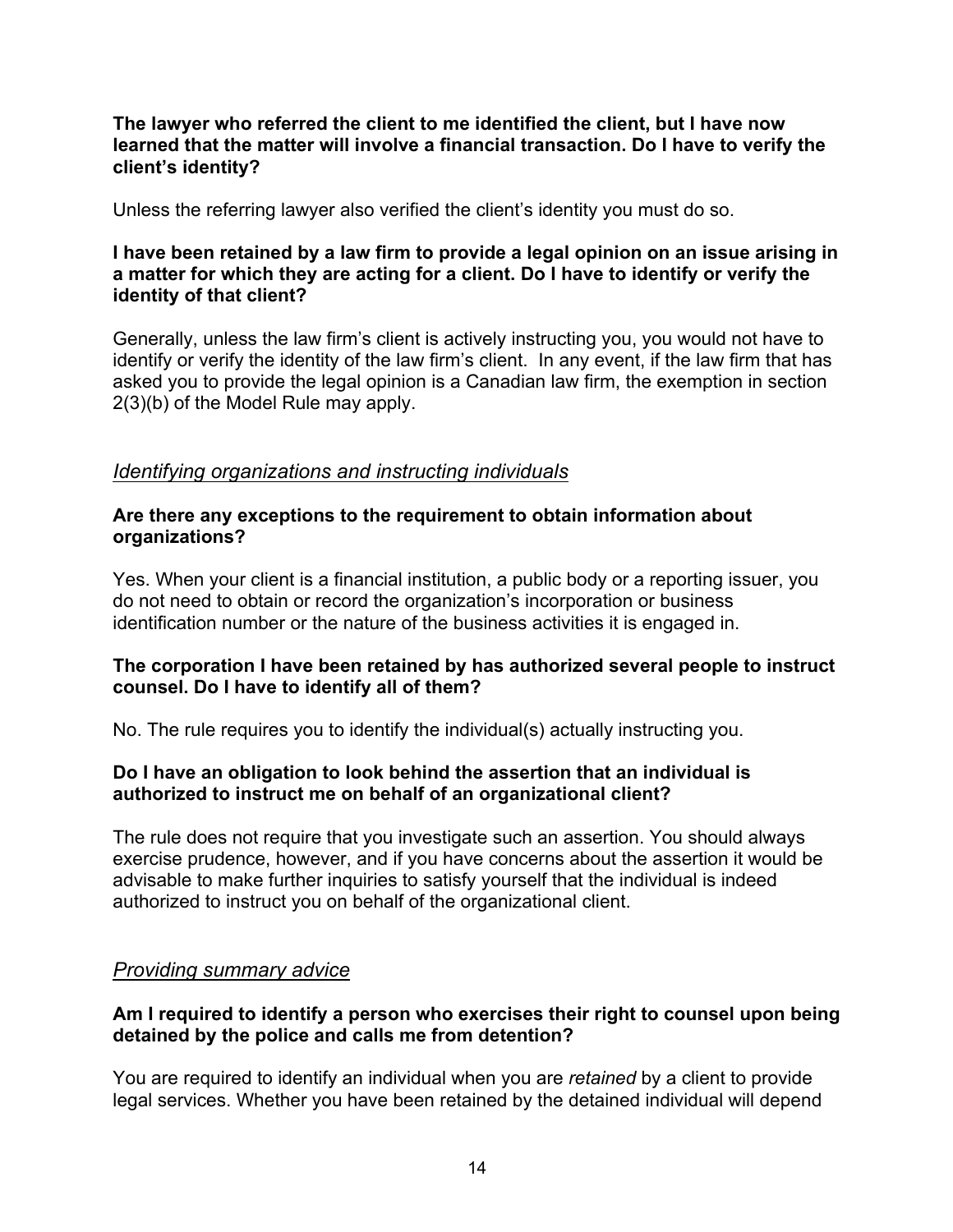on the circumstances. For instance, if you provide only summary legal advice relating to their detention, you do not charge a fee, and you confirm with the individual that you are not retained to represent them, you may not be required to identify the individual. Check with the law society to confirm whether an exemption from the client identification requirement applies where a lawyer provides pro bono summary legal advice.

You are not required to identify your client if you provide legal services as part of a duty counsel program sponsored by a non-profit organization, and you are retained to provide legal services that do not involve a financial transaction. If however you do engage in or give instructions in respect of the receiving, paying or transferring of funds, you must identify the individual and unless an exemption applies, you must also verify the individual's identity and obtain information regarding the source of funds.

#### **I provide summary legal advice through a non-profit "law line" service. Do I have to identify the callers to whom I give advice?**

No. This is akin to providing summary legal services as part of a duty counsel program sponsored by a non-profit organization.

#### **I sometimes commission or notarize a document for someone I am not otherwise retained to represent. Do I have to identify that person?**

Check with your law society for its position on identification when providing these legal services. However, it would be prudent to identify a person for whom you are providing commissioning or notarial services and to be satisfied that the individual is who they represent themselves to be.

## **Verification of Identity – Detailed Questions**

#### *Verification of instructing individuals*

**Although there is one senior person giving me instructions on behalf of my corporate client, I am also receiving instructions on discrete aspects of the matter from several other employees of the corporation. Do I have to verify the identity of each of them?**

You must use your judgment in this situation. If you are satisfied that an individual is responsible for the instructions you are receiving from others in the corporation it may be sufficient to verify his or her identity only. If, however, no instructing individual has overall responsibility for the instructions given by others, you must verify the identity of each person instructing you on behalf of the corporation.

#### *Exemptions*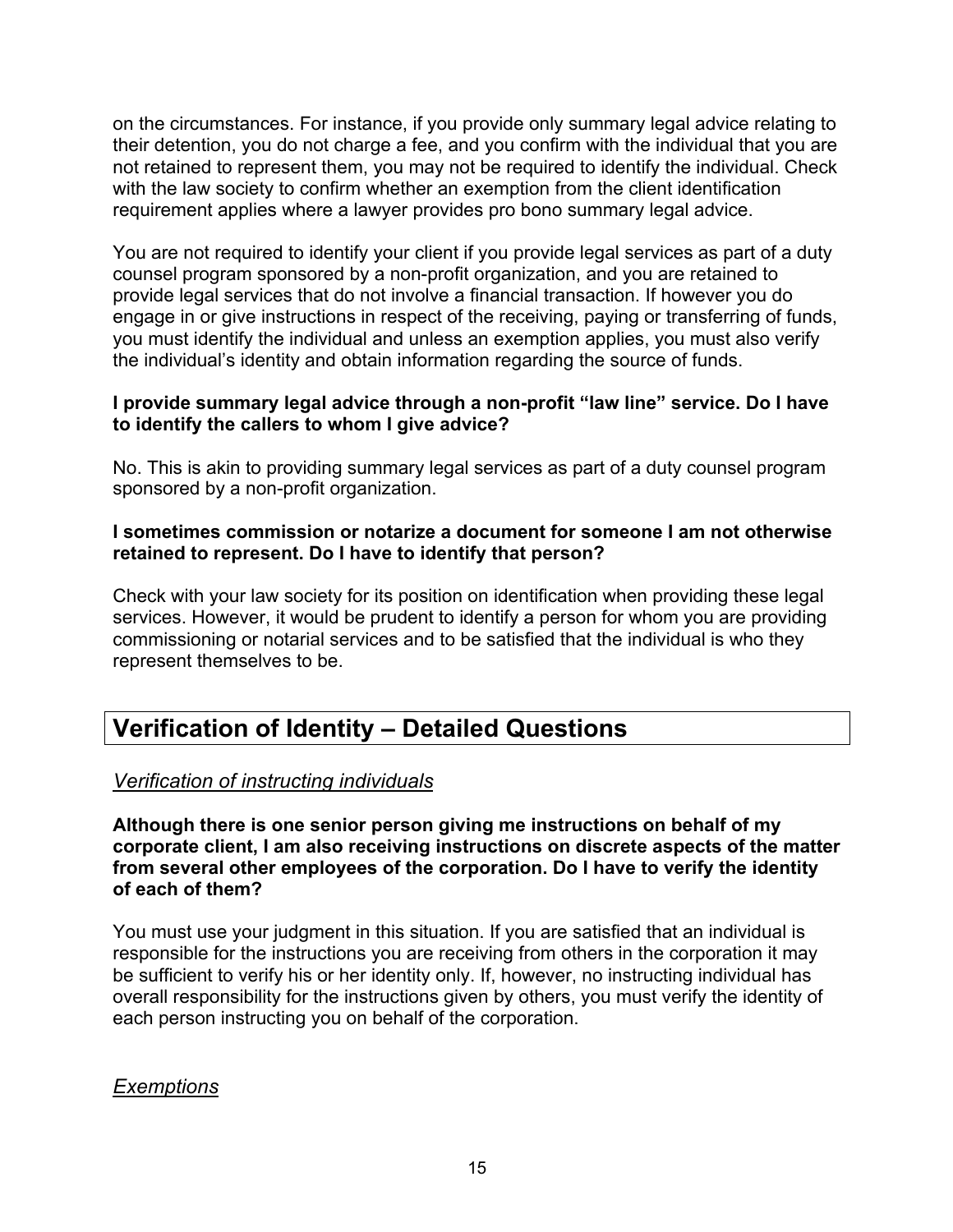#### **What is covered by the exemption for funds "paid by a financial institution"?**

This exemption is meant to cover a financial institution's own funds, for example those advanced pursuant to a mortgage or loan agreement. Cheques, whether regular or certified, bank drafts or other forms of payment that are provided by anyone other than the financial institution directly on its own behalf, are not included in the exemption. For the exemption to apply, the financial institution must be a bank regulated by the *Bank Act,* an authorized foreign bank, a credit union or trust company or must otherwise meet the definition provided in the rule.

#### **Are funds received from the trust account of a lawyer in another part of Canada exempt?**

If you receive funds from the trust account of a lawyer who holds a license to practise in one of the provinces or territories you are not required to obtain information about the source of funds or verify the identity of the client (or, where applicable, the third party). This exemption does not apply to funds received from the trust account of a lawyer regulated by a foreign jurisdiction nor does it apply to other financial transactions (i.e. transactions that are not transfers from the trust account of a lawyer licensed in Canada) that may occur in relation to the same client matter.

#### **I am acting for the vendor in a real estate transaction. I will be receiving the proceeds of the sale from the trust account of the purchaser's lawyer and, after paying off the outstanding mortgage, will be giving my client a cheque drawn on my trust account for the balance. Do I have to verify my client's identity?**

Yes. The payment to your client is a financial transaction that triggers the verification requirements. Although there is an exemption from verification with respect to the funds you received from the trust account of another Canadian lawyer you are acting as a financial intermediary when you provide funds to your client. In any event, in all real estate transactions it is prudent practice to verify your client's identity.

#### **I settled a matter for my client. Do I have to verify my client's identity?**

Yes. There is no longer an exemption from the verification requirements in respect of funds received or paid in settlement of a legal proceeding. You have an obligation to verify the client's identity and obtain information about the source of the settlement funds unless another exemption applies.

#### **I am acting for a client in a matter where money is being paid pursuant to a court order. Do the verification requirements apply?**

Yes. There is no longer an exemption when monies are paid pursuant to a court order. You will have to verify the client's identity and obtain the source of funds information unless another exemption applies.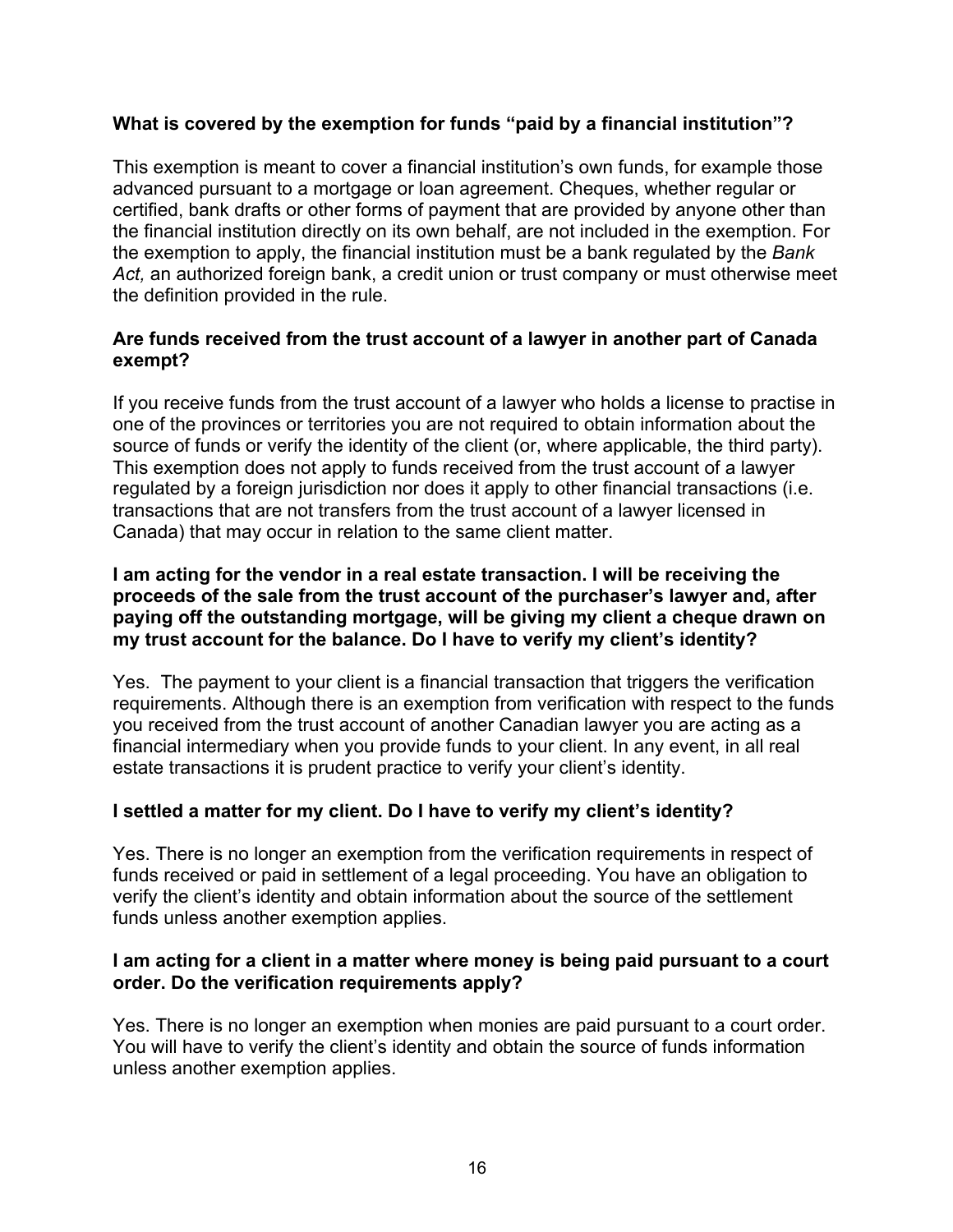#### *Giving instructions in respect of funds*

#### **My client has come to me for tax advice in connection with some investments. Is this a situation in which I have to verify my client's identity?**

The verification obligations kick in when you are engaged in or give instructions in respect of the receiving, paying or transferring of funds. Simply providing legal advice about a money matter does not trigger the verification obligations unless you are also engaged in or giving instructions for the movement of the money.

**I am acting for a client with respect to the completion of a commercial transaction. I have prepared the necessary documentation to complete the transaction, but the closing funds will not be flowing through my trust account as my client will be paying these directly to the other side in accordance with the agreement and closing documentation. Is this a situation in which I have to verify my client's identity?**

Yes. The verification obligations apply whenever you engage in or give instructions in respect of the receiving, paying or transfer of funds, unless an exemption applies. Although the funds are not passing through your trust account in this transaction, you are instructing with respect to the transfer of funds.

#### *Reliable source documents*

**I did the legal work to incorporate a business and am now acting for that business on another matter. May I rely on documents already in my possession to verify the client's identity or must I rely on documents from a government registry?**

As long as the documents are current and qualify as written confirmation from a government registry as to the existence of the corporation, relying on documents in your possession is fine. The documents referred to in the rule are examples of independent, reliable documents, but the list is not exhaustive. As you incorporated the business, you likely have a copy of the certificate of incorporation, which is an acceptable source.

#### **My client is a law firm partnership that is reluctant to provide me with a copy of the partnership agreement. What should I do?**

Obtaining the partnership agreement from the law firm is only one way to verify the client's identity. Some partnerships, such as limited liability partnerships, are registered in searchable provincial government registries. Also, with the instructing lawyer's consent, you may be able to obtain information from the law society in the client's jurisdiction. You may also be able to obtain proof of the firm's identity through a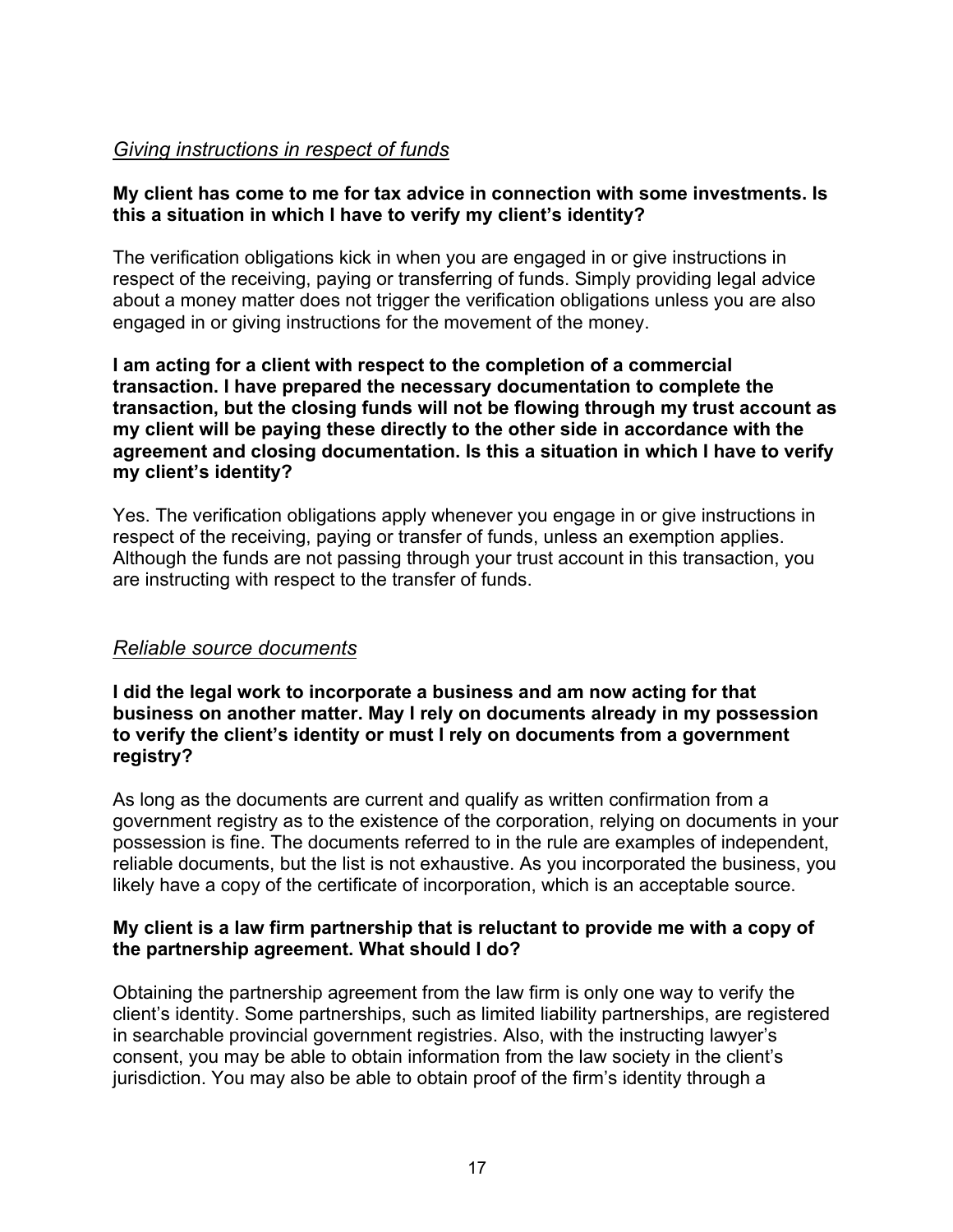government registry, such as the GST / HST Registry available on the website of the Canada Revenue Agency.

If the client will not provide a copy of the partnership agreement and you are unable to obtain information from other sources, you cannot act for the client.

#### **I am acting for a trust. How do I verify its identity?**

The documentation you will need to verify the identity of a trust will vary depending on the nature of the trust. Examples of appropriate documentation include the trust agreement or other documents establishing the trust, documents amending the trust, and documents identifying the trustees.

The verification requirements also require you to make reasonable efforts to obtain the names and addresses of all trustees, all known beneficiaries, and settlors of the trust. You must also make reasonable efforts to obtain, and if obtained, record with the applicable date, information establishing the ownership, control and structure of an organization.

#### *Non-face-to-face situations*

#### **I am a lawyer in Vancouver and my client is an individual located in Calgary. What methods can I use for verifying their identity?**

When your client is an individual and is in Canada, but you cannot meet with them in person, you can use the credit file method or the dual process method to verify their identity. You may also retain an agent to verify the individual's identity. The agent may use any one of the three verification methods.

#### *Using an agent*

#### **Do I have to pay the agent?**

Nothing in the rule requires you to pay an agent to verify a client's identity. You should establish with the agent at the outset whether they will be charging for the service and if so what the charge will be. You are required to enter into a written agreement or arrangement with the agent and may wish to include information on the fee in the agreement. If you agree to pay a fee to the agent, you must comply with the requirement to meet all financial obligations in relation to your practice.

#### **May I rely on verification documents faxed or emailed from the agent?**

Yes, you may rely on an email or fax from the agent including copies of the documents he or she relied on to verify the individual's identity. As a best practice, you should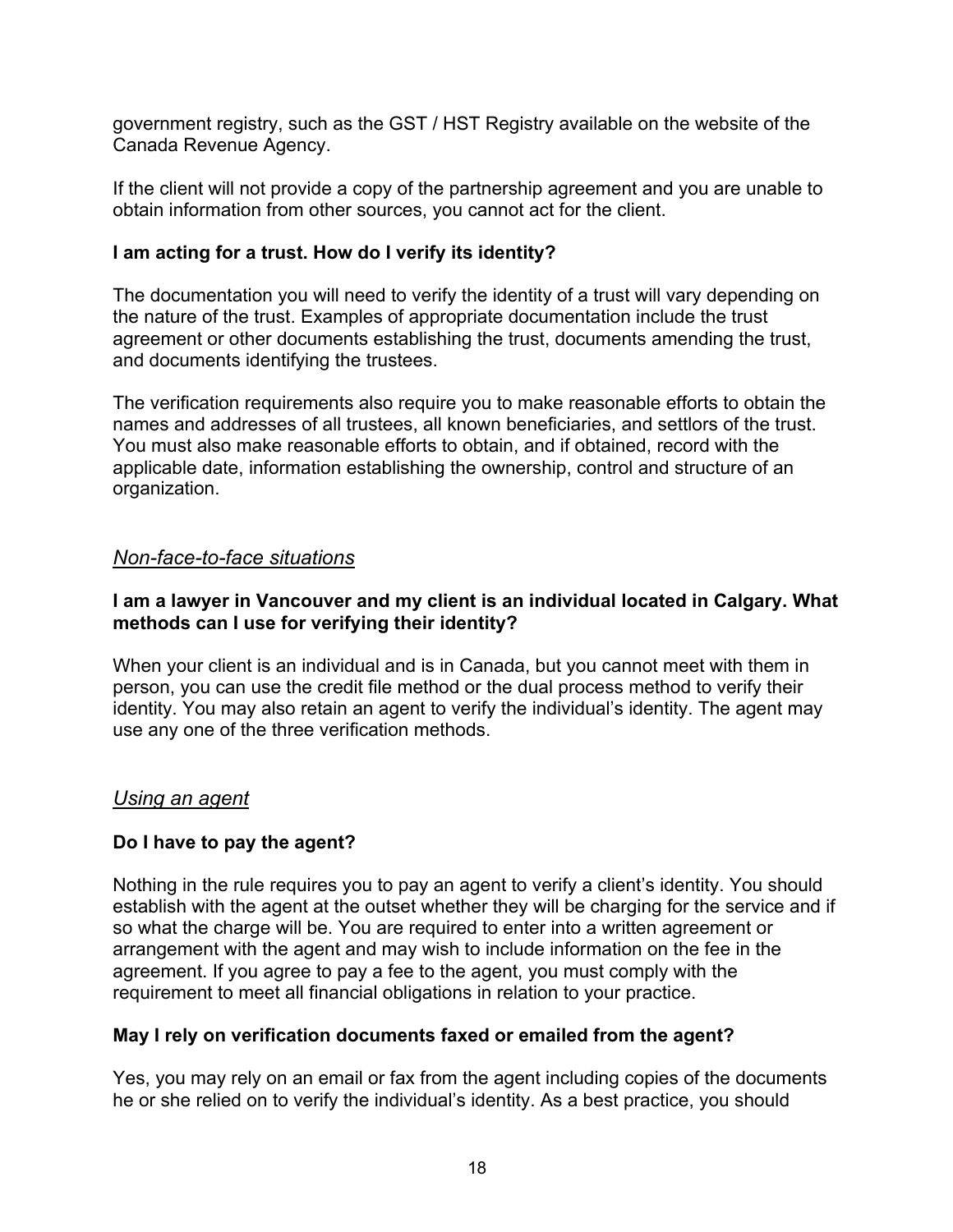obtain a copy of the original(s) for your records. You must be satisfied that the information is valid and current and that the agent verified identity in accordance with the rule. You must also retain these documents for your records. It is important that all documents used to verify identity are clear and legible. You may store the document electronically as long as you can readily produce a hard copy.

#### **My client is not in Canada. What method must I use to verify my client's identity?**

When your client is outside of Canada, and you are not meeting with them in person, you must use an agent to verify their identity. As in all cases in which you use an agent, you must have a written agreement or arrangement with the agent.

#### **I am acting for an organization located outside of Canada. Do I have to use an agent to verify the identity of the organization?**

No. Unlike for individuals, you do not need to use an agent to verify the identity of an organization outside Canada. You may verify the organization through documents. However, you will have to use an agent to verify the identity of the instructing individual(s) if they are not located in Canada and you are not able to meet with them in person.

#### **My client is acting on behalf of a third party located in Canada. I will not be meeting that third party in person. How do I verify the identity of this third party?**

You may verify the identity of the third party in the same way that you would verify the identity of any client in Canada. If the third party is an organization, you may rely on documents to verify its identity. To verify the identity of an individual (or an individual providing instructions on behalf of an organization) you will have to use either the credit file method or the dual process method since you will not be meeting with the individual in person.

Alternatively, you may arrange for an agent to take the necessary steps to verify the third party's identity. The agent may use any of the three methods: government-issued photo ID, credit file or dual process.

#### **My client is a lawyer licensed to practise in a Canadian province or territory and the matter I am acting for them on involves a financial transaction. I am not able to meet them in person. Do I have to verify their identity?**

Yes. As with any client matter involving the receipt, payment or transfer of funds, you must verify the client's identity unless a specific exemption applies. There is no exemption from the rules when the client is a lawyer. If you are not meeting the client in person, you may use the credit file method or the dual process method. Alternatively, you may engage an agent to verify the client's identity.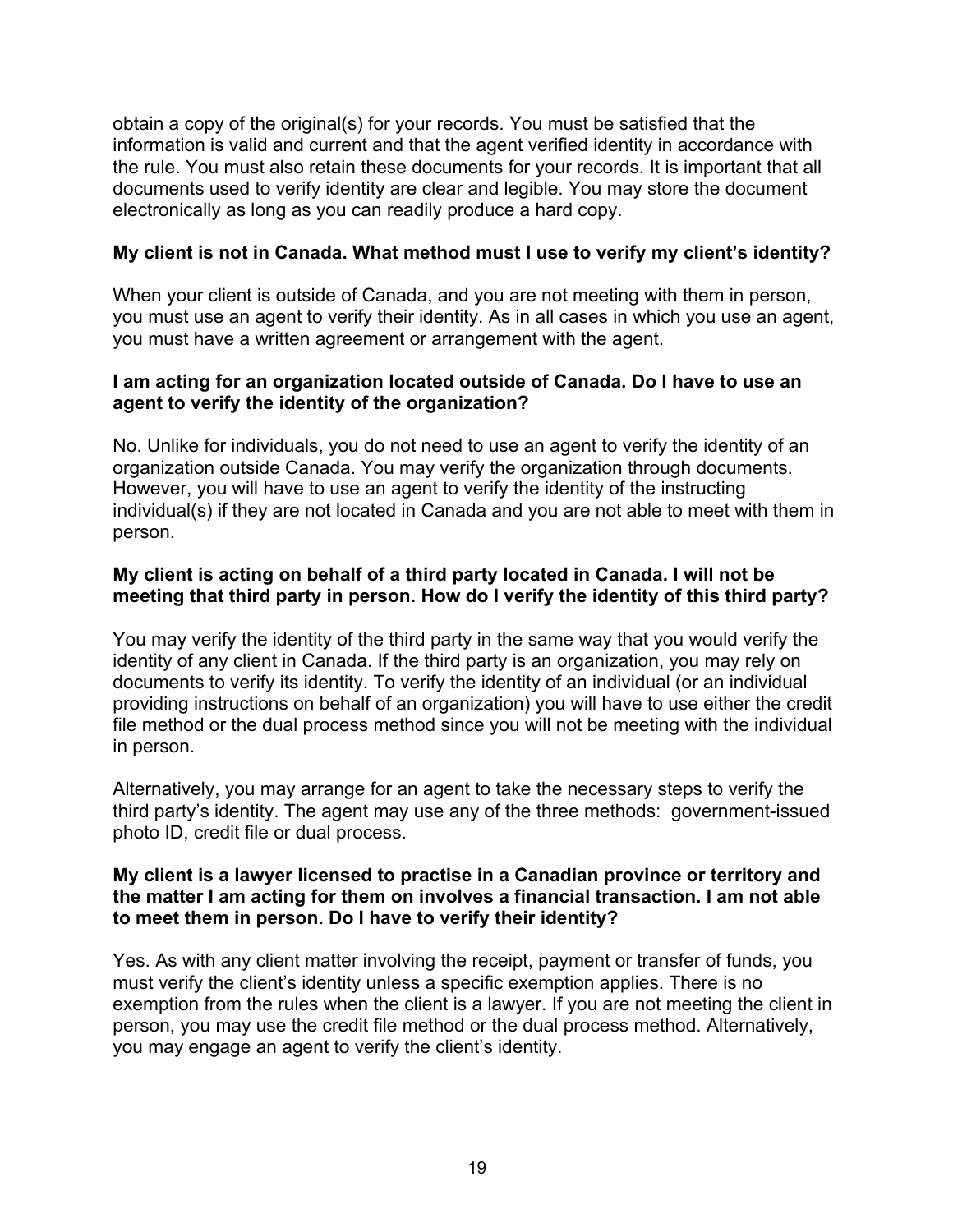#### *Subsequent verification*

#### **I have acted for an individual client before and have already verified the client's identity under the current rules. Do I have to do it again?**

As long as you recognize the person and have no reason to believe their identification information or the accuracy of it has changed, you do not have to verify the identity of an individual more than once. However, the rule requires that you periodically monitor the professional business relationship while you are retained in respect of a financial transaction.

#### **My client is a corporation or a partnership. Do I have to verify its identity again if I have already done so under the current rules?**

No, you don't have to verify the identity of a client that is an organization if you have already done so, you retained the recorded information and you have no reason to believe that the information, or the accuracy of it has changed. This exception also applies to verifying the identity of the individual(s) instructing you on behalf of the organization (see the question above) and to obtaining names of directors and owners. However, while retained in respect of a financial transaction, you are required to periodically monitor the professional business relationship with the client, which may include ascertaining whether there has been any change in the identity or ownership of the corporation and determining that the instructing individual is still authorized to act in that capacity.

#### **I have acted for a corporate client on several matters and previously verified identity in accordance with the rules. Someone new is now giving me instructions on behalf of the client. Do I have to verify that new individual's identity?**

Yes. In every case involving the receipt, payment or transfer of funds, you must verify the identity of the person instructing you unless you or an authorized person (i.e. an agent, another legal professional, or employee of the firm) have previously done so.

#### *Source of funds inquiries*

#### **If a corporate client indicates that the funds for a financial transaction are from a "shareholder's loan," do I have to inquire into the source of funds of the shareholder who lent the money to the corporation?**

It will depend on the circumstances, including the structure of the corporate entity, the size of the loan and whether there is a loan agreement. A large loan with little or no paperwork and no security might be a red flag. The source of money for the lender would be relevant in assessing potential risks. As a matter of good practice, it would be prudent to obtain the name of the shareholder who provided the loan.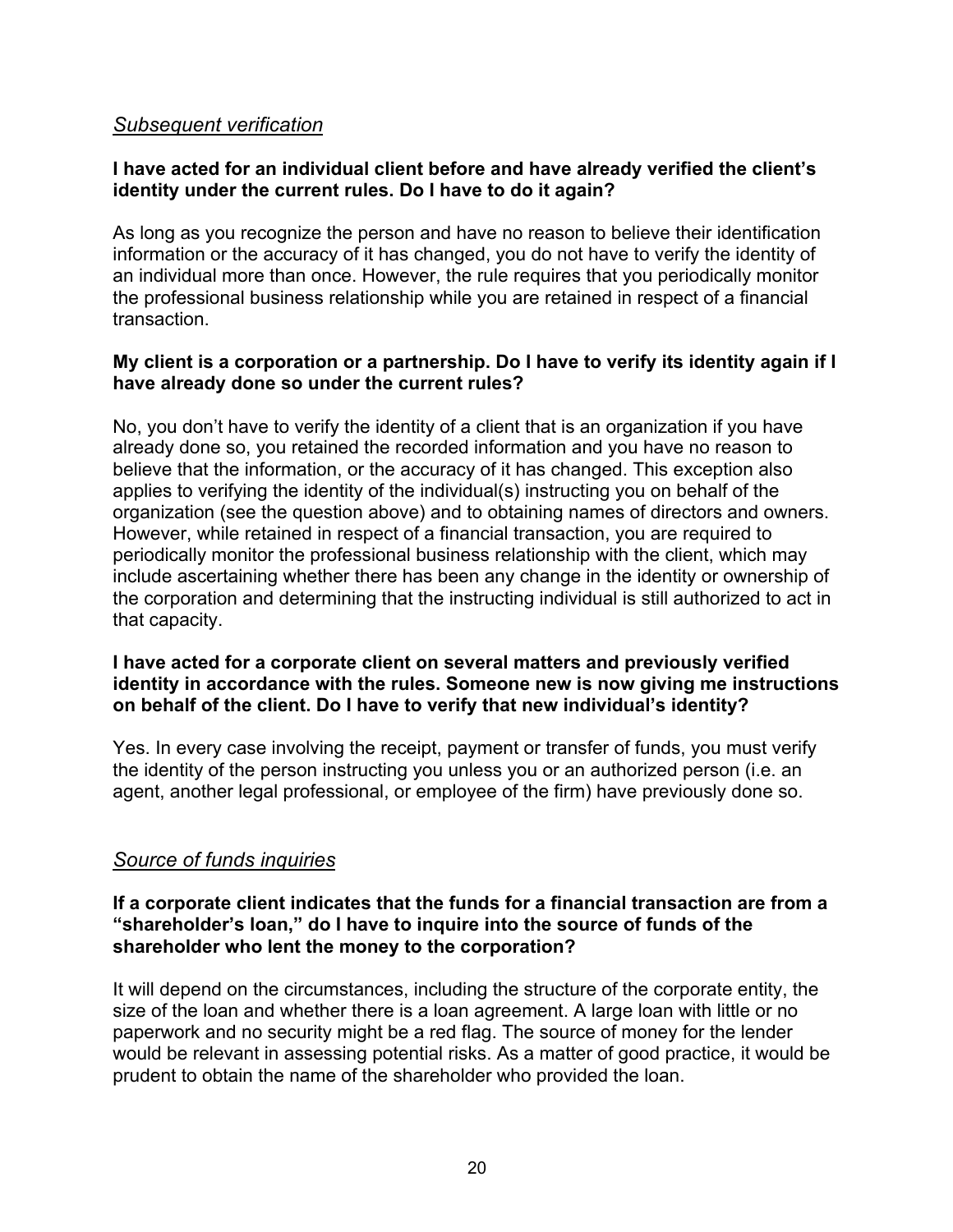Note that if a client is a public company (a "reporting issuer"), you are not required to confirm the source of funds.

## **Third Parties – Detailed Questions**

#### *General*

#### **My client is representing someone else. What are my obligations?**

If your client is acting for or representing a third party (e.g. an attorney acting under a power of attorney), you must identify both your client and the third party. The third party may or may not be directly instructing your client, for example as a principal instructs an agent. If the third party is instructing your client in relation to a financial transaction, you must verify the identity of both the client and the third party. When your client is acting for someone else you must obtain the same information for that other person as you would if they were your client: their full name, home address and telephone number, their occupation, and where applicable their workplace or business address and telephone number.

The same requirement applies if the third party is an organization such as a company: you have to get all of the information you would get if you were representing the organization directly.

#### **Do I have an obligation to ask my client if they are acting for a third party?**

While not required, it would be prudent practice to ask the client if a third party is involved. If the client is acting for or representing a third party, the rule requires you to obtain the identification information about the third party. If there is a financial transaction, you must verify the identity of both the client (including the individual instructing you on the client's behalf if the client is an organization) and the third party. Accordingly, you should take reasonable measures to determine if a third party is involved if there is a financial transaction.

#### **My client is acting on behalf of a minor. Do I have to identify the minor?**

Yes, you must identify the minor, and if there is a financial transaction, you must verify the minor's identity. You must record the details with the applicable date.

If the minor is under 12 years of age you must verify the identity of one of the child's parents or guardians.

If the minor is at least 12 years of age but not more than 15 years of age, you may refer to information from a reliable source that contains the name and address of one of the individual's parents or their guardian and verifying that the address is that of the individual.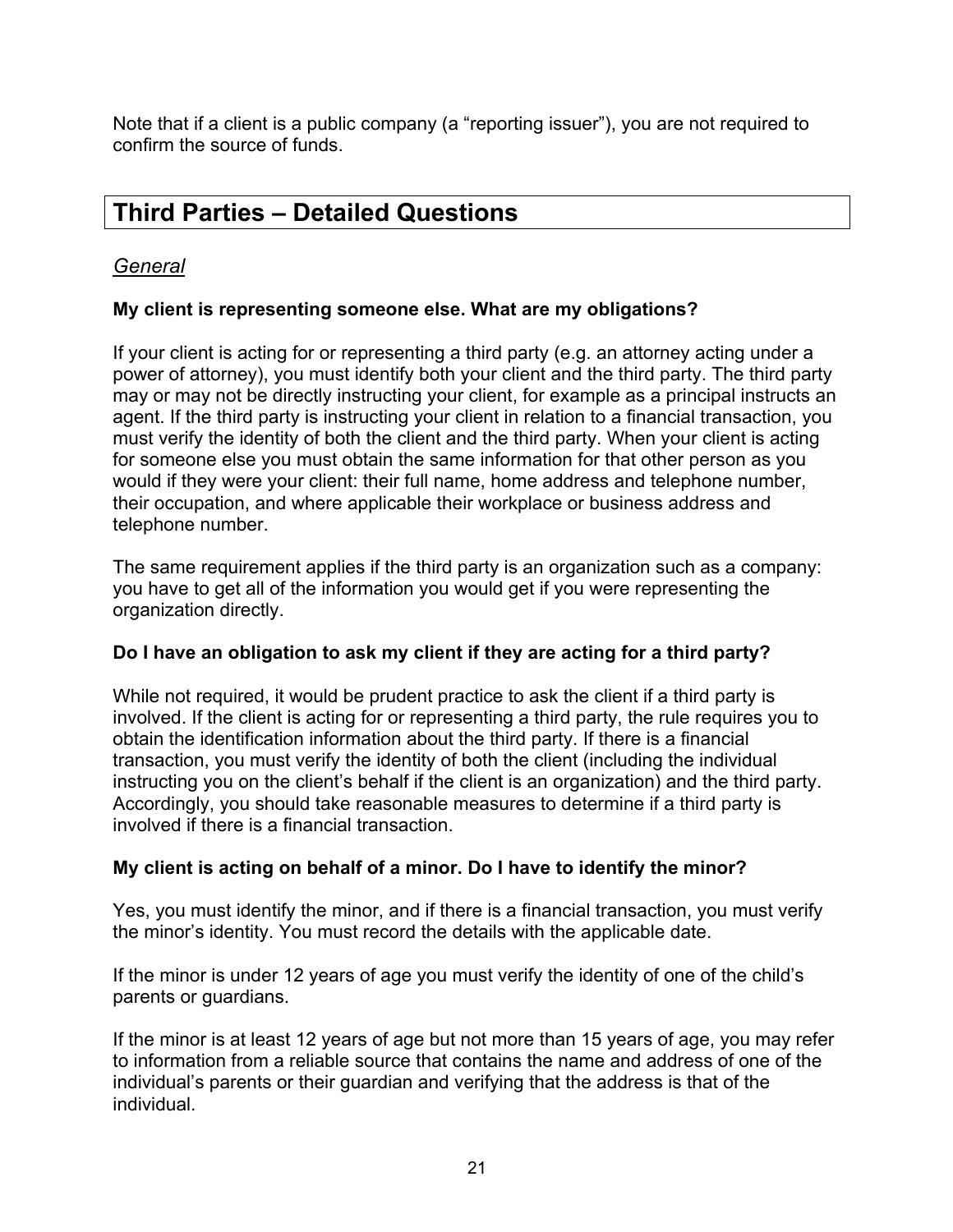#### **Are beneficiaries to an estate considered third parties within the meaning of the rule?**

No, the beneficiaries are not considered to be third parties unless they are instructing you or your client. The fact that an individual or organization might benefit from or be affected by the actions of the client does not by itself trigger the obligation to identify them or verify their identities.

#### **I am acting for a developer of a new condominium project and am holding in trust the monies paid as deposits by the purchasers of the condo units. Do I have to identify the purchasers?**

No. In that case the developer is not acting for or representing the purchasers with respect to the legal services you are providing to the developer. However, note that a real estate developer selling condominiums to the public may be a reporting entity to FINTRAC. As such, the real estate developer would have obligations to verify the purchasers' identities, keep client information and source of funds records with respect to the purchasers and to take reasonable measures to determine if a purchaser is acting on behalf of a third party.

#### **I have been retained by a joint venture. Do I have to identify and verify the identity of the parties to the joint venture?**

Yes. Generally, a joint venture is not an independent legal entity; it is a business model in which two or more organizations (corporations, partnerships trusts) or individuals share resources for the purpose of a common venture. In such a case, each of the parties to the joint venture is a client.

#### **I am acting for a living trust that makes ongoing disbursements to the beneficiaries of the trust. Do the identification and verification obligations apply to these beneficiaries?**

The rule requires that you make reasonable efforts to obtain, and if obtained, record with the applicable date, the names and addresses of all trustees and all known beneficiaries and settlors of the trust as well as information establishing the ownership, control and structure of the trust. If a beneficiary is directing you or your client in relation to the disbursement of funds from the trust, you will also have to verify the beneficiary's identity. You should also be aware that the trust account rules prohibit you from holding funds in your trust account unless they are directly related to the provision of legal services. In this example, where you are making ongoing disbursements to the beneficiaries, you may not hold the funds in your trust account unless you are providing legal services related to the disbursements.

#### **What are the obligations of insurance defence counsel, when defending an insured on the instructions of an insurer pursuant to a liability policy?**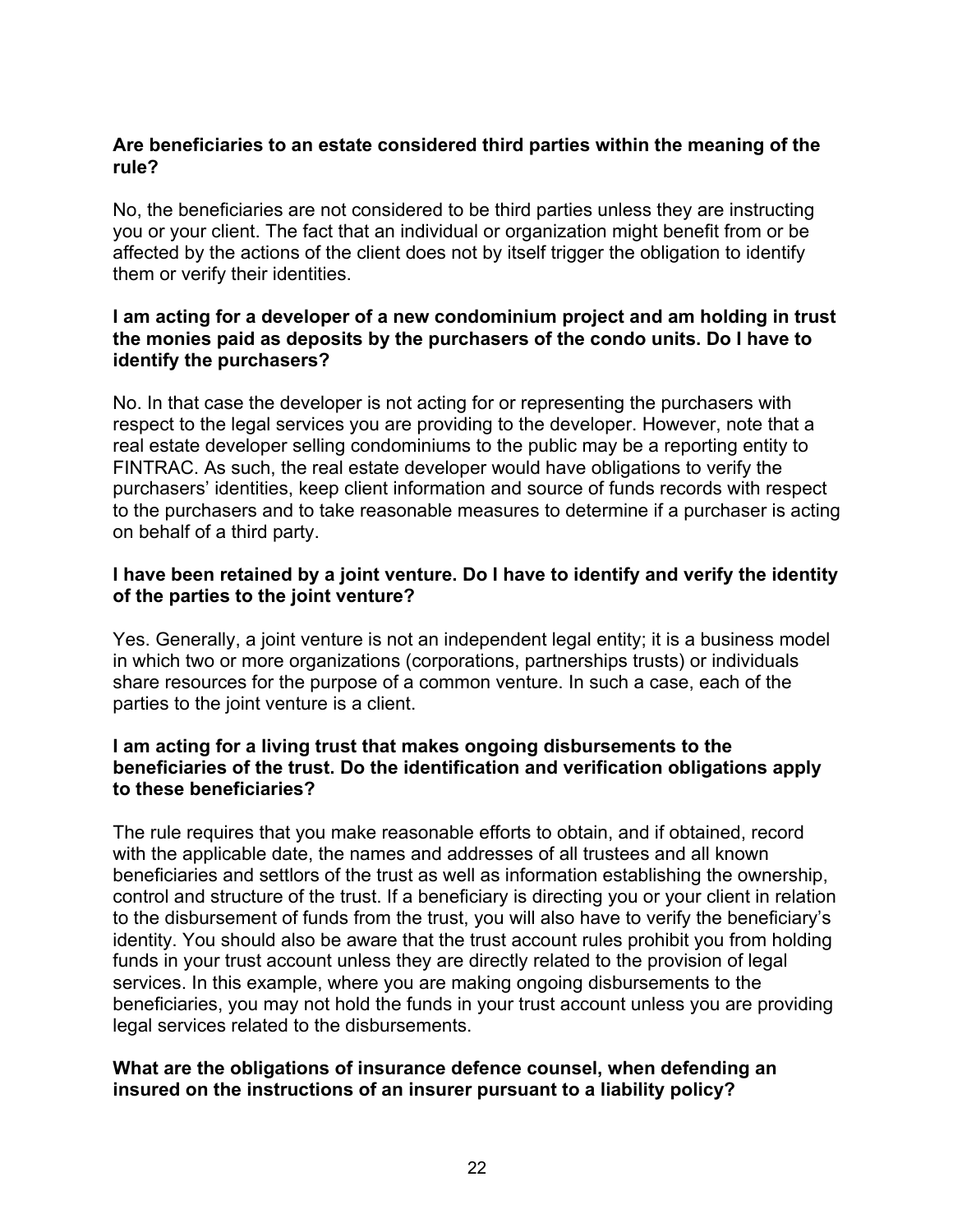The client identification and verification rules will normally apply with respect to the insurer and the individuals instructing you on behalf of the insurer. Special considerations may apply with regard to an obligation to verify the identity of the insured. If the matter involves the receipt, payment or transfer of funds, you must verify the identity of the insurer and instructing individuals. The status of the insurance company (i.e., if it is a "financial institution", "public authority" or a "reporting issuer") will determine if the insurer (and consequently its instructing individual) is exempt from the verification process and the obligation to obtain information about the source of funds.

Different issues arise when considering an obligation to verify the identity of the insured. If the insured has a right under the policy to guide and instruct counsel, and is doing so, you must verify the identity of the insured.

If the insured is difficult or impossible to locate during the course of the retainer, defence counsel is not obliged to decline the retainer simply because the insured cannot be located for the purpose of completing the identification process, nor will verification of the insured be required in the event funds are transferred. If counsel is able to make contact with the insured, identification and verification information will, however, be required.

#### **I am acting for the vendor in a real estate transaction. My client has directed me to pay the proceeds of the sale to another party. Do I have to verify the identity of that party?**

Unless the vendor is acting for or representing the other party, there is no obligation to verify that party's identity. However, prior to accepting the client's instructions to pay the proceeds to another party, you should make reasonable inquiries about the purpose of the payment and the relationship between your client and the other party. You should not be disbursing trust funds to pay client obligations that are unrelated to the legal services being provided. Further, depending on the circumstances, these instructions may trigger your duty to periodically monitor the professional business relationship and assess the potential money laundering risk associated with the retainer.

#### *Client behaviour and the duty to withdraw*

#### **My client was evasive when I tried to get the necessary identification and verification information. What should I do?**

This type of behaviour should raise suspicions that your client may be trying to get you to assist them in something illegal or dishonest. At the core of the client identification and verification rule is the professional responsibility not to participate in, or facilitate, money laundering or terrorist financing. You have a duty to make reasonable inquiries in the face of this suspicion before acting or continuing to act.